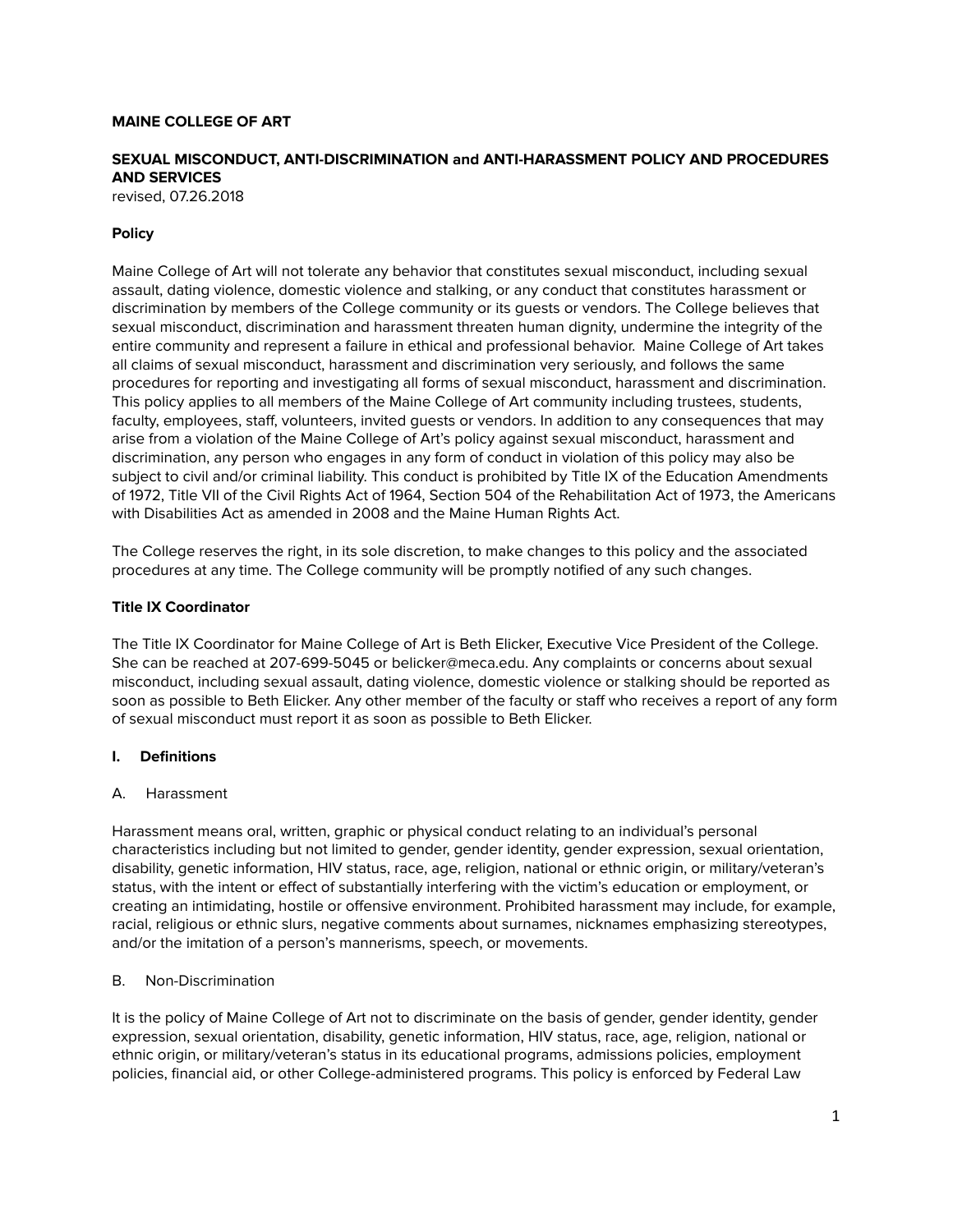under Title IX of the Education Amendments of 1972, Title VI of the Civil Rights Act of 1964 and Section 504 of the Rehabilitation Act of 1973. It is also enforced under Maine law through the Maine Human Rights Act at 5 M.R.S.A. section 4551 et. seq.

## C. Sexual Harassment

Sexual harassment is defined under Title IX and the Maine Human Rights Act as unwelcome sexual advances; requests for sexual favors; sexual contact, gestures or comments; or other physical or verbal conduct of a sexual nature. Current law provides that such conduct is unlawful when:

i. Submission to such conduct is made either explicitly or implicitly a term or condition of an individual's employment or educational benefits;

ii. Submission to or rejection of such conduct by an individual is used as the basis for academic or employment decisions affecting that individual; or

iii. Such conduct has the purpose or effect of unreasonably interfering with an individual's academic or professional performance or creating an intimidating, hostile or offensive employment or educational environment.

In line with its policy on sexual harassment, the College condemns the sexual exploitation of professional relationships among and between faculty, students, administrative staff and/ support staff. All faculty and staff should be aware that consenting romantic or sexual relationships may constitute sexual harassment under this policy. Because of the power differential in such relationships, it should not be assumed that consent will act as a defense against a claim of sexual harassment.

The College requires that a faculty or staff member in a romantic or sexual relationship with an individual over whom they exercise any form of authority or decision-making must act immediately to eliminate this conflict of interest by removing him/herself from any decision affecting the other individual, including but not limited to grading, evaluating, supervising or in any way influencing any of the terms or conditions of that individual's education and/or position of employment. Faculty members should report such a relationship to the Dean of the College and work with the Dean to eliminate the conflict of interest as soon as possible. Staff members should report such a relationship to the Executive Vice President or their supervising Vice President for the same purpose.

All new faculty, staff and students are required to participate in sexual harassment training at the beginning of the academic year. In addition, returning faculty, staff and students are strongly encouraged to participate in the training. Maine College of Art also sends a written notice of its sexual harassment policy to the entire College community on an annual basis.

## D. Sexual Assault or Sexual Violence

Sexual Assault or Sexual Violence is having or attempting to have sexual intercourse with another individual: (1) by use of force or threat; (2) without effective consent; or(3) where the individual is incapacitated or physically or mentally unable to make informed or reasonable judgments. For purposes of this definition, sexual intercourse includes vaginal, anal or oral penetration, no matter how slight, with any body part or object, or oral penetration involving any form of mouth to genital contact. For purposes of these policies, Sexual Assault or Sexual Violence includes rape, fondling, incest or statutory rape as those crimes are defined by the FBI Uniform Crime Reporting Program. This definition conforms to the Clery Act definition and the definition of rape under Maine law.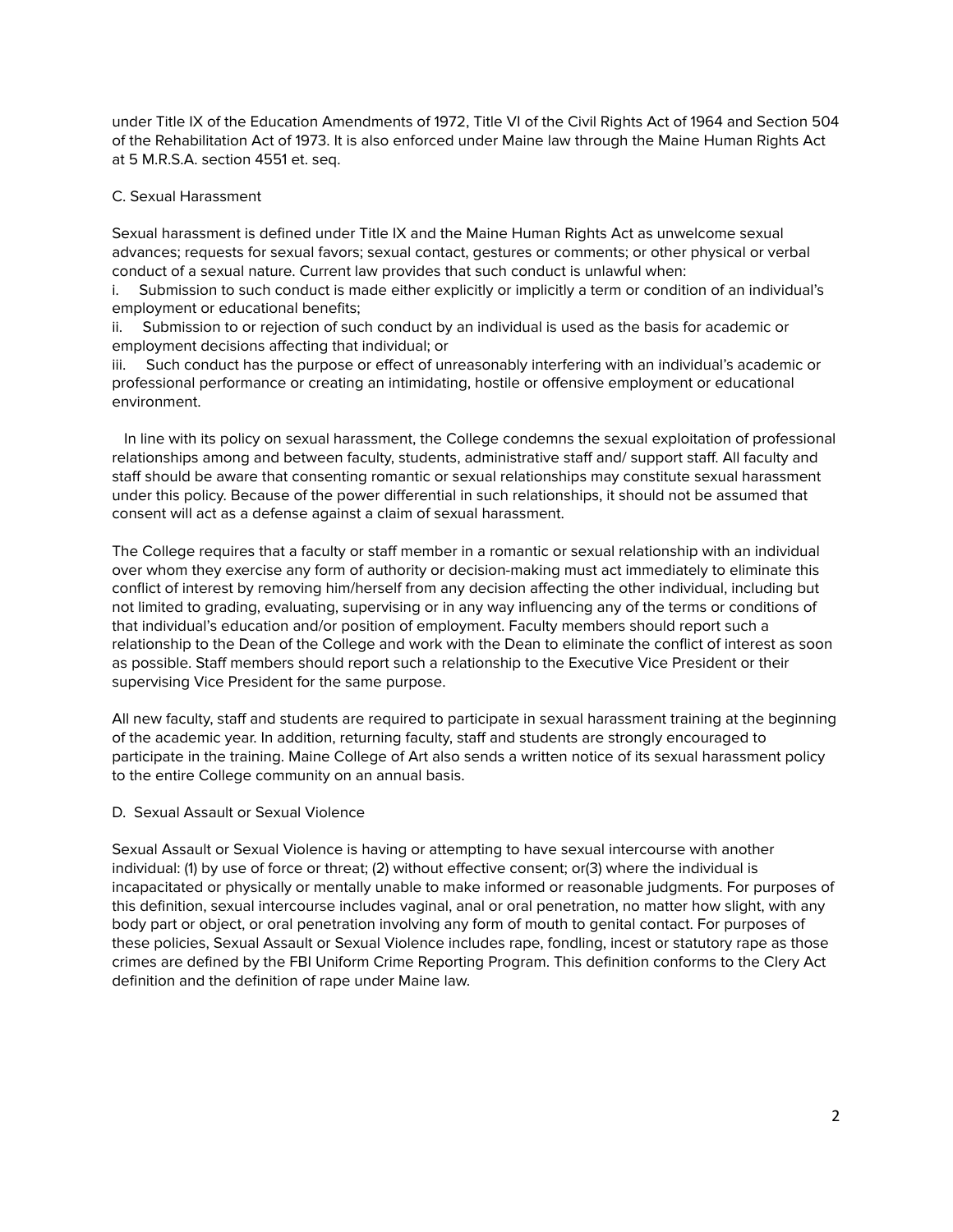## E. Non-Consensual Sexual Contact

Non-Consensual Sexual Contact is contact with the intimate parts of another individual for the purposes of sexual gratification through the (1) the use of threat or force; (2) without effective consent or (3) where the individual is incapacitated or physically or mentally unable to make informed, reasonable judgments.

## F. Sexual Exploitation

Sexual Exploitation is taking non-consensual or abusive sexual advantage of another for one's own benefit or the benefit of anyone other than the individual being exploited. Sexual exploitation may also include but is not limited to: (1) secretly observing the sexual actions of another or allowing others to secretly observe the sexual activity without the knowledge or consent of the other party; (2) sharing visual images, audio recordings, or videos of another individual without consent; (3) causing an individual to prostitute him or herself through force, intimidation or coercion of any kind; and (4) knowingly exposing another individual to a sexually transmitted disease without their knowledge.

# G. Dating Violence

Dating Violence is violence by a person who has been in a romantic or intimate relationship with the complainant. The determination of whether there was a "social relationship of a romantic or intimate nature" is based on the complainant's characterization of the relationship, the length and type of the relationship, and the frequency of the interaction between the parties. The use of terms such as "hooking up" or "hanging out" instead of "dating" is not determinative. Under this definition "hooking up" or "hanging out" or other such phrases may qualify as "dating." Emotional and psychological abuse is not encompassed in this definition but will be considered under Harassment and/or Stalking. Dating violence also does not include Domestic Violence.

## H. Domestic Violence

Domestic Violence includes asserted violent misdemeanor and felony offenses committed by the complainant's current or former spouse, current or former cohabitant, person similarly situated under domestic or family violence law, or anyone else protected under domestic or family violence law.

## I. Stalking

Stalking is a course of conduct directed at a specific person that would cause a reasonable person to fear for her, his or another's safety, or to suffer substantial emotional distress. "Course of conduct" means two or more acts, including but not limited to acts in which the stalker directly or indirectly, or through third parties, by any action, method, device or means follows, monitors, observes, surveils, threatens, or communicates to or about a person or interferes with a person's property. "Reasonable person" means a person under similar circumstances and with similar identities as the complainant. "Substantial emotional distress" means a significant mental suffering or anguish that may but does not necessarily require medical or other professional treatment or counseling.

## J. Consent

Consent is the affirmative, unambiguous and voluntary agreement to engage in a specific sexual activity during a sexual encounter. Consent given at the start of sexual activity may not be understood to apply to each individual sexual action during the encounter. Each party must clearly consent to each act during the sexual encounter.

- Consent may not be inferred from silence.
- Consent is not voluntary if it is induced by force, threat or deception.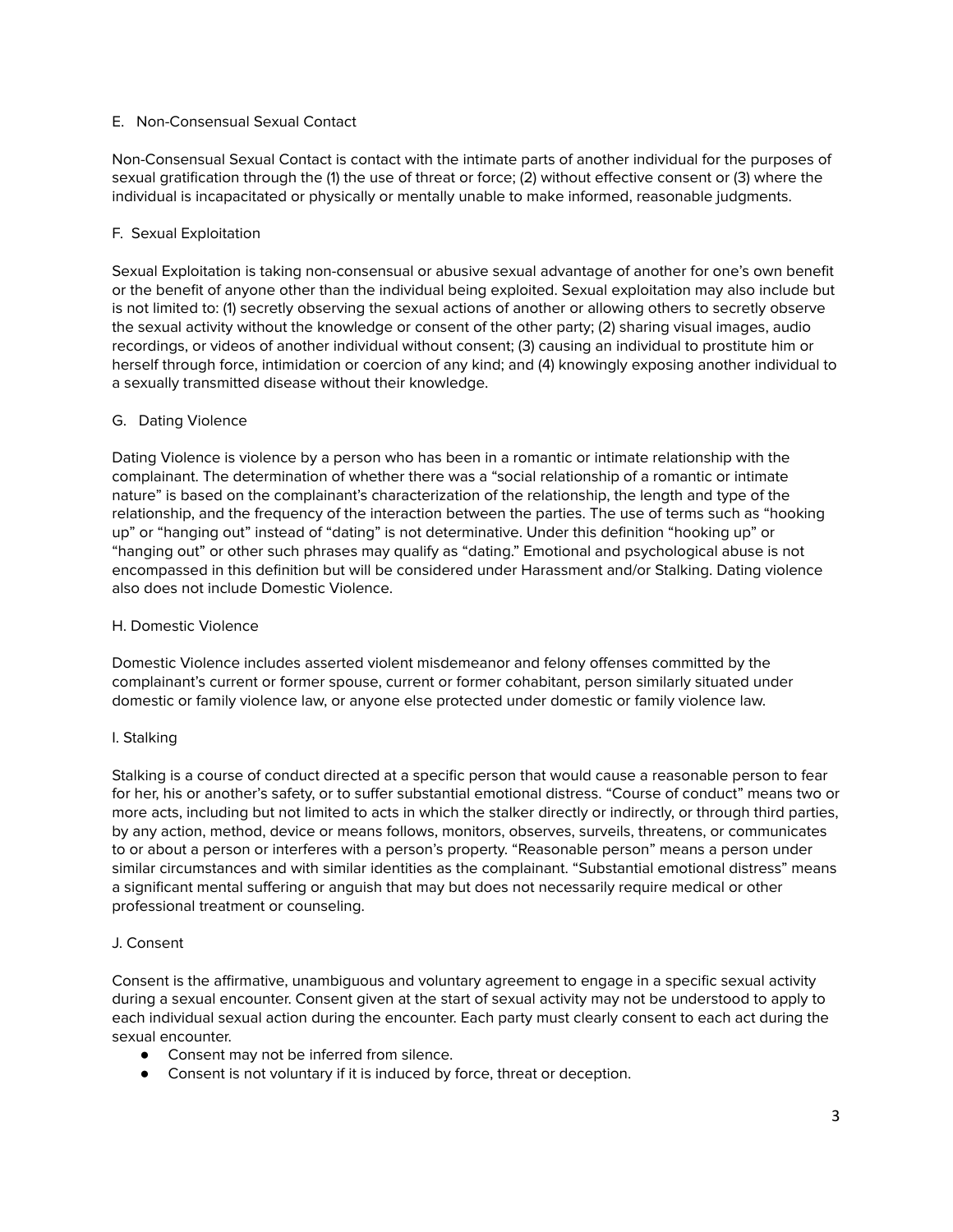- An individual who is incapacitated by drugs or alcohol, who is asleep, blacked out or unconscious, or otherwise physically or mentally incapacitated is not capable of consent and consent may never be assumed. Acts of sexual misconduct and the failure to obtain consent are never excused by incapacitation because of drug or alcohol consumption.
- Consent may be withdrawn at any time and if it is, sexual activity of any kind must stop. Consent to one form of sexual activity does not constitute consent to all forms of sexual activity, and consent to sexual activity with one person does not equal consent to engage in sexual activity with anyone else.
- Maine law on consent: Minors who are 14 or 15 cannot legally consent to sexual activity if the other party is at least five (5) years older. Minors under 14 can never legally consent to sexual activity. Such sexual acts are felonies under Maine law.

# K. Retaliation

Retaliation is generally any action that would deter a reasonable person from opposing or reporting the practices prohibited by this Policy. Such actions would include but are not limited to threats, intimidation or coercion. Retaliation by the College, any individual or any group against any person who reports a possible violation of this Policy or who attempts to intercede to prevent any violation of this Policy or who participates in any way in the hearing process under this Policy is prohibited and will result in disciplinary action.

# **SCOPE**

# **APPLICABILITY**

The College's Sexual Misconduct, Non-Discrimination and Anti-Harassment Policy applies to all faculty, trustees, staff, administrators, supervisors, employees, students, vendors, volunteers and visitors to campus. This includes guests, patrons, independent contractors, or clients of the College. This Policy prohibits sexual misconduct, sexual harassment and discrimination in any College program or activity, which means all academic, educational, co-curricular, extracurricular, and other programs.

## OFF-CAMPUS PROGRAMS

Off-campus programs and activities are covered by this policy and include, but are not limited to, study abroad programs, internships, participation in affiliated programs, student teaching, and applied learning such as on-line courses. Faculty, staff, administrators, supervisors, employees, volunteers and students who feel that they have experienced sexual misconduct, including sexual assault, dating violence, domestic violence or stalking, discrimination and/or harassment while participating in off-campus programs and activities should immediately report such incidents to the program director, the Director of Student Life, and/or the Title IX Coordinator who is Beth Elicker. Non-College visitors, guests, patrons, independent contractors or clients who fail to address sexual misconduct, discrimination and/or harassment by their personnel on College premises of which they have knowledge or should have had knowledge may be subjected to whatever sanctions the relationship with the College permits and the College deems appropriate in order to protect the members of the College community.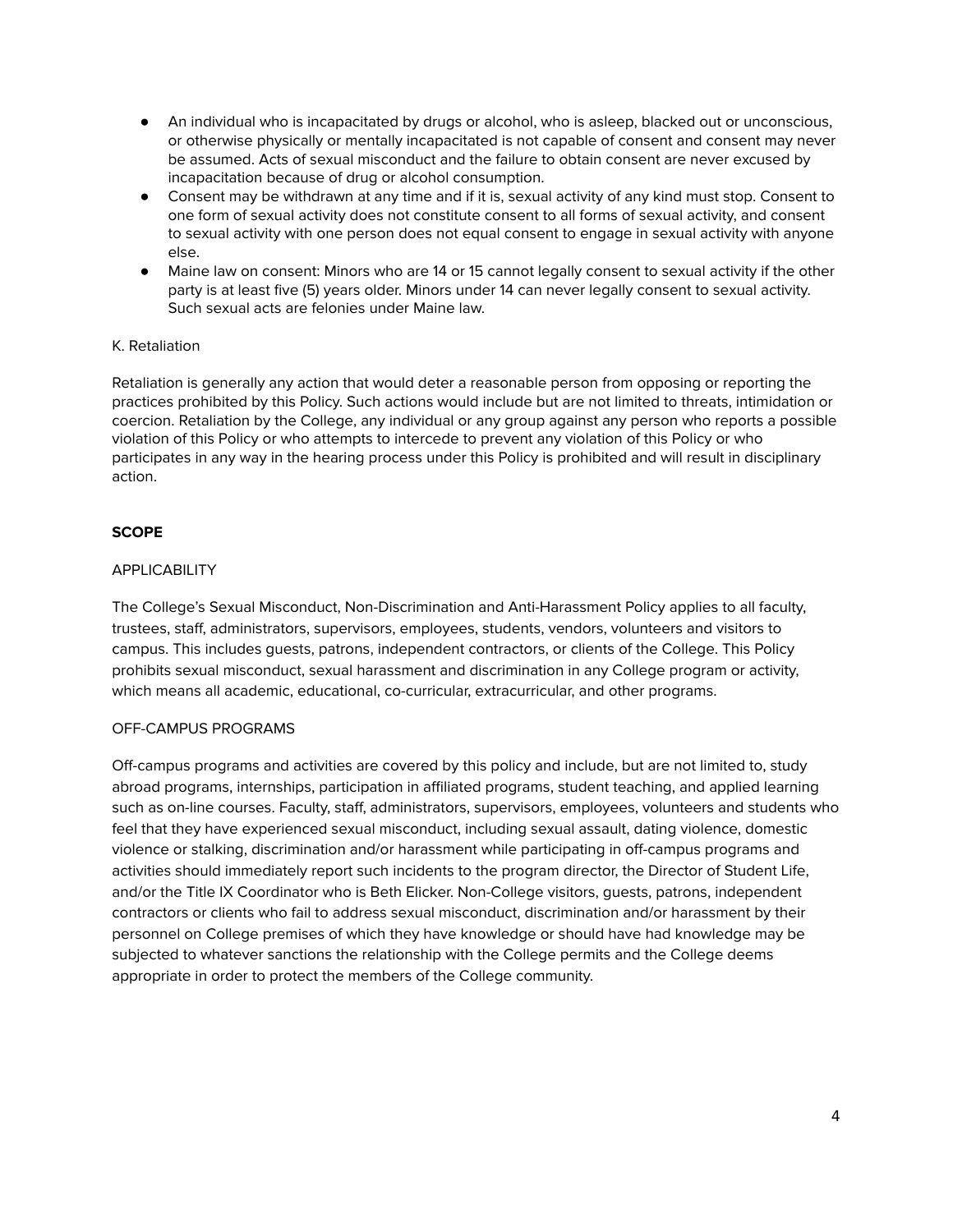### EMPLOYMENT DECISIONS

This policy is not meant to address differences in opinion regarding validity of employment determinations such as salary recommendations, promotion and tenure decisions, performance evaluations, hiring decisions, job classification decisions, transfers or reassignments, termination or layoff because of lack of work or elimination of a position, and normal supervisory counseling. Furthermore, this policy does not intend to address behaviors that do not constitute sexual misconduct, discrimination or harassment. Offensive workplace behavior that does not violate this policy should be addressed to the appropriate supervisor or office.

# ACADEMIC FREEDOM AND FREEDOM OF EXPRESSION

The College is committed to protecting, maintaining and encouraging both freedom of expression and the academic freedom of inquiry, teaching, service, and research. However, these freedoms come with a responsibility that all members of the education community benefit from these freedoms without intimidation. In recognition and support of academic freedom for faculty in the pursuit of teaching, academic freedom and freedom of expression shall be strongly considered in investigating and reviewing complaints and reports of discrimination, harassment or sexual misconduct. However, raising issues of academic freedom and freedom of expression will not excuse behavior that constitutes a violation of the law or the College's Sexual Misconduct, Anti-Discrimination and Anti-Harassment Policy.

## RESPONSIBILITY OF SUPERVISORS AND OTHERS IN POSITIONS OF AUTHORITY

No individual who is in a position of authority over another, either in the employment or educational context, has the authority to discriminate against, harass or engage in acts of sexual misconduct by virtue of his or her role. The College does not in any way, expressly or impliedly, condone sexual misconduct, including sexual assault, dating violence, domestic violence or stalking, discrimination or harassment by any employee or person in a position of authority, including an administrator, or a supervisor. Furthermore, a supervisor, administrator, faculty member, or person in a position of authority who does not appropriately handle reports or incidents of sexual misconduct, discrimination and/or harassment, or who does not report incidents about which he/she becomes aware to Beth Elicker, the Title IX Coordinator may be subject to disciplinary action. All members of the College community, including students, contract vendors, trustees, employees and others should report any sexual misconduct, discrimination and/or harassment that they experience and/or observe to the Title IX Coordinator. No MECA community member should assume that an official of the College knows about any particular situation of concern involving sexual misconduct, discrimination or harassment. All incidents must be reported to Beth Elicker, Title IX Coordinator.

## RESPONSIBLE EMPLOYEES

Any employee of the College who is responsible in any way for student welfare and who is not by law, licensure or College regulation designated as a confidential resource, must report any report of discrimination, harassment or sexual misconduct to Beth Elicker, the Title IX Coordinator. This definition of "responsible employee" includes faculty, administrators, security officers, advisors, staff, RAs and other student employees involved in promoting student welfare.

If a responsible employee receives a report or a complaint of a possible violation of this Policy , before hearing it fully, the responsible employee should be clear with the person making the report or complaint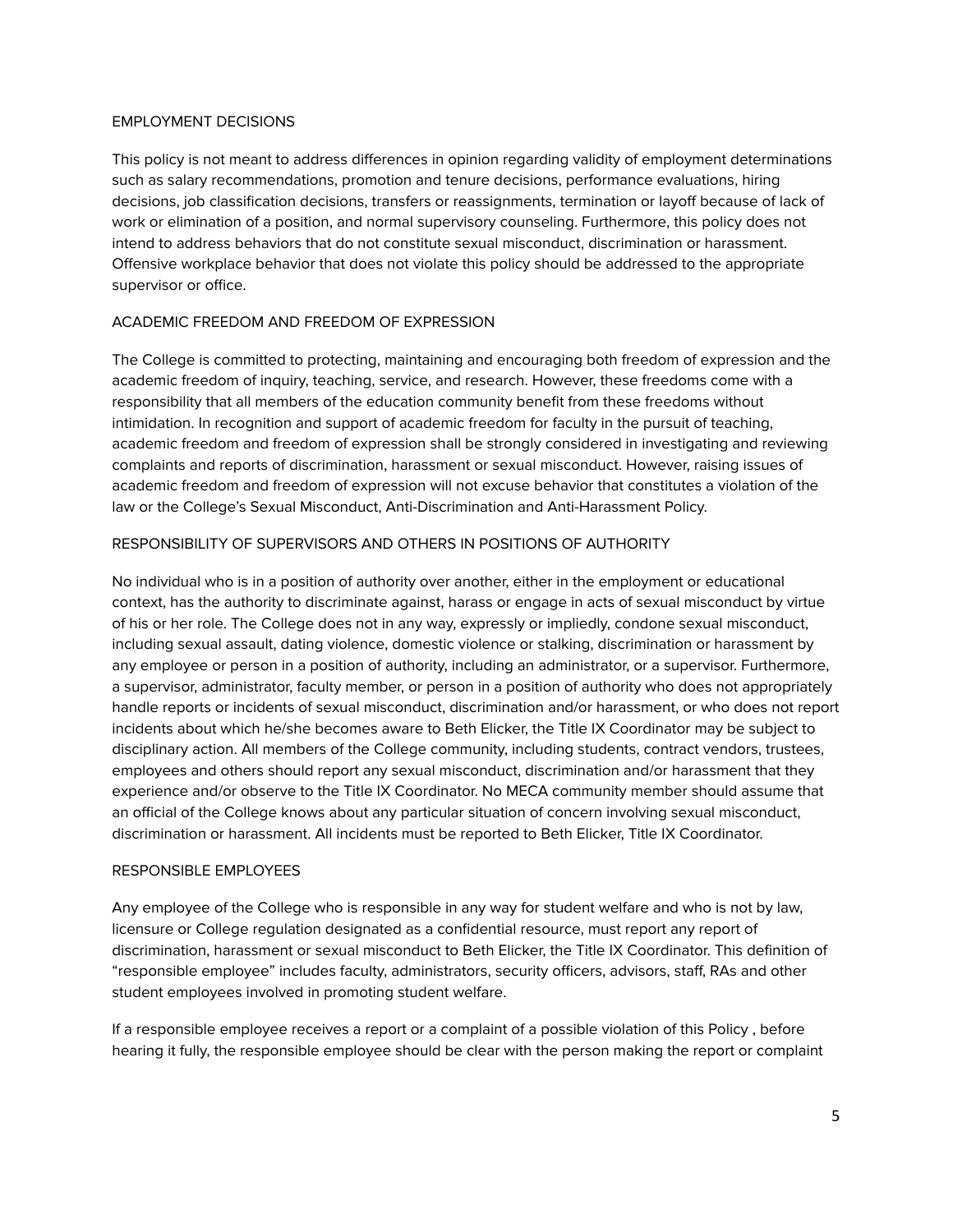that (1) they are not a confidential resource, if they are not so designated, and (2) they are obligated to report any incident to the Title IX Coordinator.

II. Guidance for Reporting a Violation of the Sexual Misconduct, Anti-Discrimination and Anti-Harassment Policy

- A. Counseling resources are available to anyone who thinks that he or she has been the victim of harassment, discrimination, and/or sexual misconduct, including sexual assault, dating violence, stalking, or domestic violence. Individuals can contact an advocate at one of the confidential resources listed below as a first step in seeking help. These resources provide consistent support and information, exploration of options, connection with local resources, safety planning, and help with legal options and medical attention.
- B. Confidential Resources:
	- a. Counseling & Wellness: The College has on-site licensed counselors available weekdays for free and confidential counseling. Appointments may be scheduled by emailing counseling@meca.edu. After hours and on weekends, students may call the Student Life On-Call Phone 207-228-3474 to request to talk with a counselor or to be referred to other resources and services.
	- b. The Maine Coalition to End Domestic Violence: Offers 24-hour free confidential support, advocacy and resources for those affected by relationship abuse available by phone at 1-866-834-4357 and on their website at www.mcedv.org.
	- c. The Maine Coalition Against Sexual Assault: Offers 24-hour free confidential support, advocacy, and resources for anyone affected by sexual assault, stalking, or sexual harassment available at 1-800-871-7741 and on their website at [www.mecasa.org.](http://www.mecasa.org)
	- d. Sexual Assault Response Services of Southern Maine: Offers 24-hour free confidential crisis response, support and advocacy for anyone affected by sexual assault, stalking or sexual harassment at 1-800-313-9900 or at www.sarsonline.org.
	- e. Maine Medical Center Emergency Department: 662 Bramhall Street, 207-622-0111.
- C. Other Resources:
	- a. Beth Elicker, Title IX Coordinator, belicker@meca.edu, 207-699-5045.
	- b. Student Life: studentlife@meca.edu, 207-699-5035 (during office hours), or 207-228-3474 (24/7).
	- c. Portland Police Department: Contact 911 for emergencies or 207-874-8575 for non-emergencies.

B. Making A Report or Complaint. Any individual in the College community, including a bystander or other third party, may make a report of a possible violation of this Policy and they are encouraged to do so. Whenever possible, reports should be made to the Title IX Coordinator, Beth Elicker. When reports are received by other Responsible Employees they will be forwarded to the Title IX coordinator. The Title IX Coordinator or other responsible administrator will explain to the person reporting the possible violation the options and resources available to the complainant or other person making the report. These options include filing a formal complaint, making a report to law enforcement, if appropriate, seeking immediate medical or counseling services, if needed and how to contact other support resources at the College and in the community. The College will assist the person reporting in accessing any of these options, including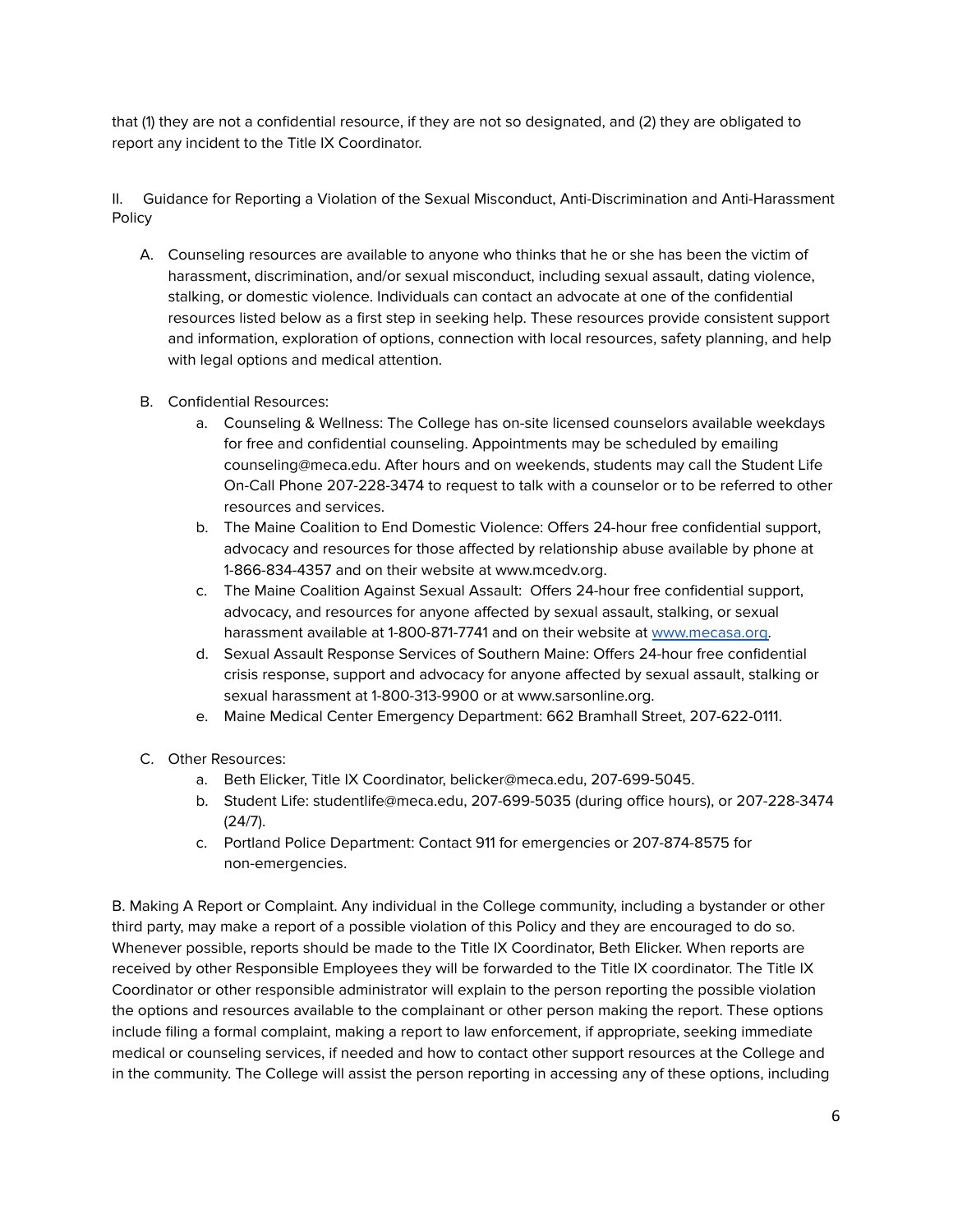reporting to law enforcement. If the person reporting ultimately chooses not to make a formal complaint, it may hinder the College's ability to take action to protect members of the College community. Please see below for the ability of the College to keep reports confidential. These general guidelines about making a report or a formal complaint apply regardless of whether the report is about an alleged violation by a student, a faculty member, a staff member, a guest, a vendor or the President of the College.

The College will make every effort to be sensitive to the personal needs and concerns of the complainant in reporting what may, in some cases, be very sensitive personal information, but must also balance this concern with the very important due process rights of the charged party.

C. Confidentiality. Complete confidentiality can only be granted by professional counselors, therapists or clergy. The College will, however, whenever possible, honor a request by the complainant for confidentiality. Any request for confidentiality must be balanced against the College's obligation to provide a safe and non-discriminatory environment for the entire College community. The College may also be severely limited in its ability to take action against a charged student if strict confidentiality is maintained. The Title IX Coordinator, the Vice-President of Academic Affairs/Dean of the College, and the Director of Student Life or the Vice-President of Institutional Advancement shall be responsible for evaluating all requests for confidentiality and will consider the severity of the alleged conduct, the ages of the parties, any pattern of misconduct and the rights of the charged student.

In any case where a report or a complaint discloses a serious, immediate or continuing threat to others in the College community, the College will issue a campus-wide alert. However, such an alert shall not contain any identifying information about the complainant. In addition, no information about the complainant will be released to the public in any fashion without the consent of the complainant.

The College reserves the right to investigate and resolve a report and/or complaint of discrimination, sexual misconduct and/or harassment regardless of whether the complainant ultimately desires the College to pursue the complaint. In such cases, the parties shall be informed of the status of the investigation at reasonable times until the College's final disposition of the investigation

The College may conduct any investigation of a report and/or complaint it deems necessary using trained College personnel or using a trained outside investigator.

D. Reporting alleged violations of this policy as soon as possible to the appropriate person is very important in order to help safeguard the well-being and rights of the complainant, the charged party and other members of the College community. Potential complainants, if they are able, should write down details of the incident(s) as soon after they occur as possible and be sure to note the names of any persons who may have been witnesses to the incident(s). After an initial report of an alleged violation is made the person making the initial report will be asked if he or she wishes to make a formal complaint as set forth in Section A. above.

i. Reports and/or complaints about alleged violations by students should be made either to the Title IX Coordinator or to the Director of Student Life.

ii. Reports and/or complaints about alleged violations by a faculty member should be made either to the Title IX Coordinator or to the Dean of the College.

iii. Reports and/or complaints about alleged violations by staff, vendors or guests should be made to the Title IX Coordinator.

iv. Reports and/or complaints about alleged violations by the President of the College should be made to the Title IX Coordinator who shall report the complaint to the Chair of the Board of Trustees.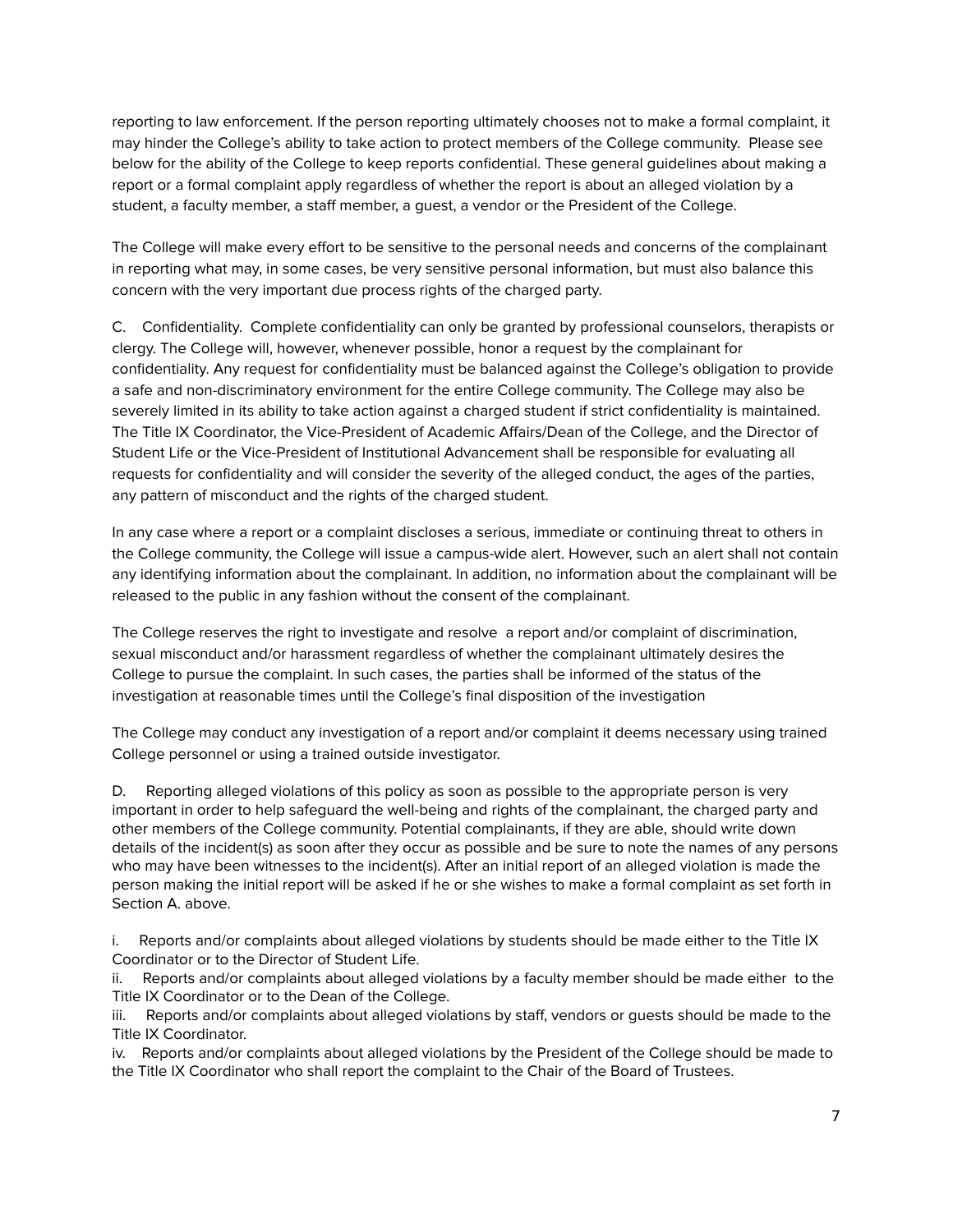v. Complaints about alleged violations of gender equity by the College in any of its programs in violation of Title IX should be made to the Title IX Coordinator.

vi. In all cases involving allegations of sexual misconduct or other criminal violations the College will also counsel the alleged victim of his or her right to report the incident to the police for criminal investigation. The College will also provide any student who wishes to make a report to law enforcement with assistance in doing so.

vii. In any case involving a counter complaint by the charged party against the original complainant the counter complaint should be made to the Title IX Coordinator as set forth above. Each complaint will be handled pursuant to the procedures set forth below.

E. Investigations. The College reserves the right, in its sole discretion, to use the services of an external professional to conduct investigations of alleged violations of this Policy.

F. Amnesty. The college seeks to remove any barriers to reporting. An individual who reports sexual harassment or misconduct, either as a Reporting Party or a third party, will not be subject to disciplinary action by the college for their own personal consumption of alcohol or drugs at or near the time of the incident, provided that any such violations did not and do not place the health or safety of any other person at risk. The college may, however, initiate an educational discussion or pursue other educational or therapeutic remedies regarding alcohol or other drugs for those individuals.

## III. Reporting and Complaint Procedure

The College has established the following procedures to provide all members of the College community with the opportunity to seek internal resolution when they think there has been a violation of the sexual misconduct, anti-harassment and anti-discrimination policy.

### A. Complaints Against Students

.

After the Director of Student Life ("Director") receives a written or oral report or a formal complaint from the Title IX Coordinator or directly from a member of the Community, the Director or the Director's designee will interview the complainant and request that the complaint be reduced to writing if the complainant wishes to make a formal complaint. The Director or designee will work with the complainant to assist in the writing of the complaint. Any sensitive descriptions of medical procedures or the personal pain or suffering the complainant may have gone through is not provided to the charged party. The report will only include the factual information needed by the charged party in order to be able to respond to the allegations made against him or her.

If the complainant makes a formal complaint, the Director or designee will review the complaint and if the Director determines there is a basis for the complaint under the Policy, the Director or designee will meet with the charged party, explain the allegations being made and request the charged party to make a written response to the allegations. The Director or designee will assist the charged party in making the written response.If the charged party does make a written response, the charged party will then be permitted to see a copy of the written summary complaint from the complainant. If the charged party does not make a written statement, the charged party is not entitled to see any written statement made by the complainant. The complainant will be given a copy of the charged party's written statement, if the complainant has provided a written statement. The Director will discuss the anti-retaliation and confidentiality policies with both parties.

If the Director or designee determines there is no basis to the complaint under the Policy and declines to take any action against the charged party, the Director will provide both parties with a written decision to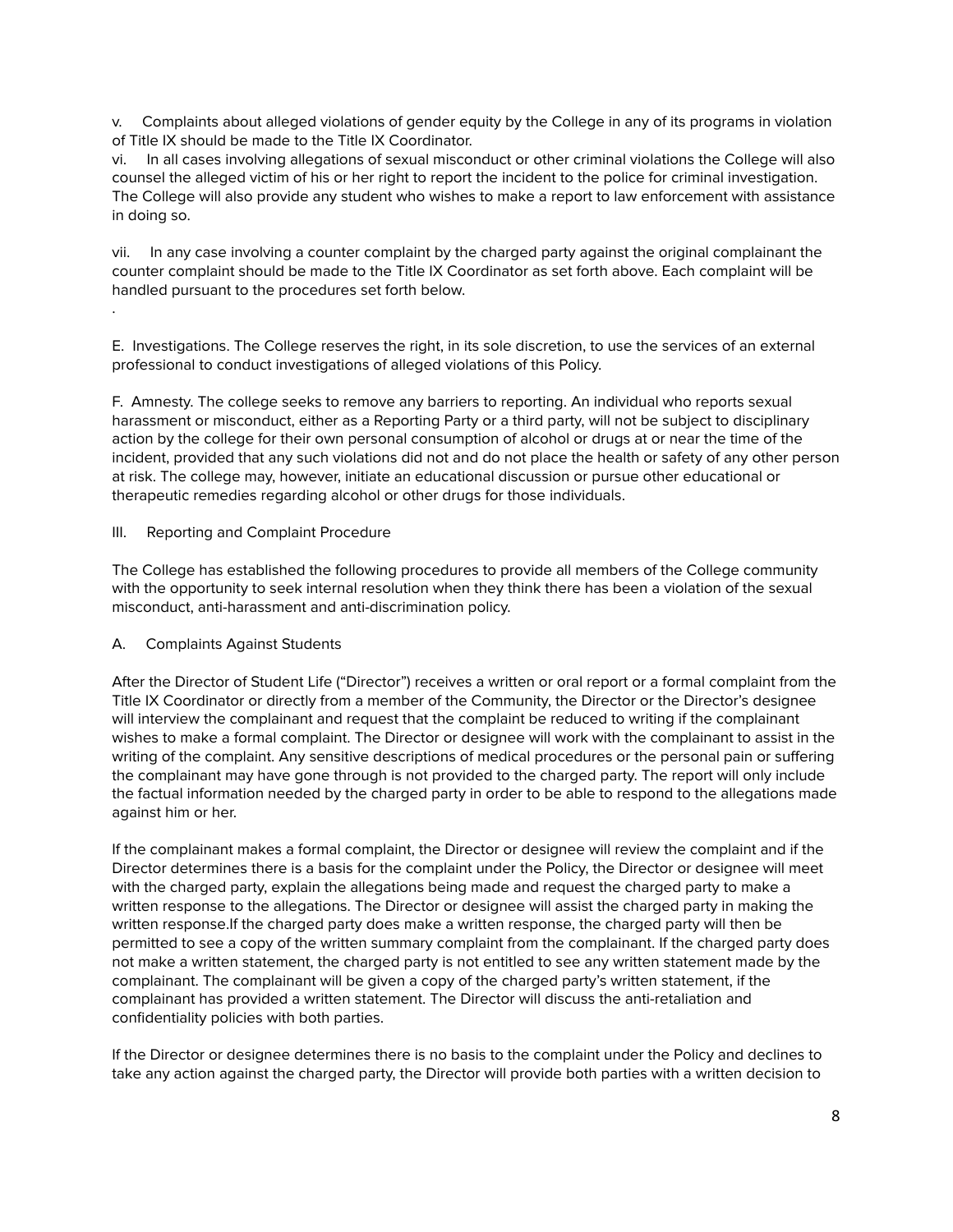that effect. The complainant may appeal that determination to the Vice President of Academic Affairs/Dean of the College. The appeal must be in writing and must be made to the Dean within seven days of the Director's decision not to act on the original complaint. The only grounds for the appeal are (a) there is additional factual information that was not available or otherwise could not have been provided when the Director made the decision to take no action or (b) that there was a significant procedural error that materially impacted the decision to take no action. The Dean will issue a decision within ten business days of the date on which the appeal was received. The decision of the Dean is final.

If either party thinks there is a conflict of interest in having to report to the Director of Student Life, either party can inform the Director of their specific concern and request the Director to excuse herself or himself from their case. If the Director agrees there is a conflict, the Vice President of Academic Affairs/Dean of the College will appoint someone to act in the place of the Director. If the Director does not agree there is a conflict, and either party continues to think there is, either party can appeal the conflict of interest decision to the Vice President of Academic Affairs/Dean of the College, who will make a final determination. If either party thinks there is a conflict of interest in dealing with the Vice President of Academic Affairs/Dean of the College, they may appeal that issue to the President of the College whose resolution of the conflict issue will be final.

### Interim Measures

At any time after the receipt of the complaint the Director or designee, in consultation with senior administrators when appropriate, may take actions necessary to protect the safety of the parties or the community during the pendency of the investigation, including but not limited to changing class and/or work schedules, or issuing no-contact orders. The decision by the Director and/or a senior administrator to take such an action creates no presumption that the charged party has engaged in the alleged discriminatory or otherwise inappropriate conduct.

If it is necessary to gather additional information after meeting with both parties, the Director or designee has ten business days from the time the charged party receives notice of the complaint to conduct any further investigation of the complaint. PLEASE NOTE: This time frame and all others referred to in this policy may be extended for good cause by the Director or the Director's designee, and if a time frame is to be extended, both parties will be notified of the extension by the responsible administrative office of the College.

### Possible Actions by the Director of Student Life

Informal Resolution: When the Director of Student Life thinks it appropriate and after consultation with both parties, the Director may suggest Informal Resolution to resolve the complaint.

## **PLEASE NOTE: Informal resolution is never an option available to the Director when the complaint involves allegations of sexual misconduct even if both parties would agree to the process.**

During the Informal Resolution process the Director or the Director's designee will meet with both parties and may or may not meet with them together. A face-to-face meeting of the parties is not required. Either party may end the informal process at any time and request that the complaint be handled through the formal process. After the meetings, if the Director thinks it is appropriate, the Director will propose a possible resolution to both parties. If both parties agree to the resolution proposed by the Director, it will be put in writing and signed by both parties. If the parties do not agree to the resolution, or the Director otherwise decides it is appropriate to terminate the Informal Resolution process, the Director may then (1) impose discipline or (2) convene the Hearing Committee.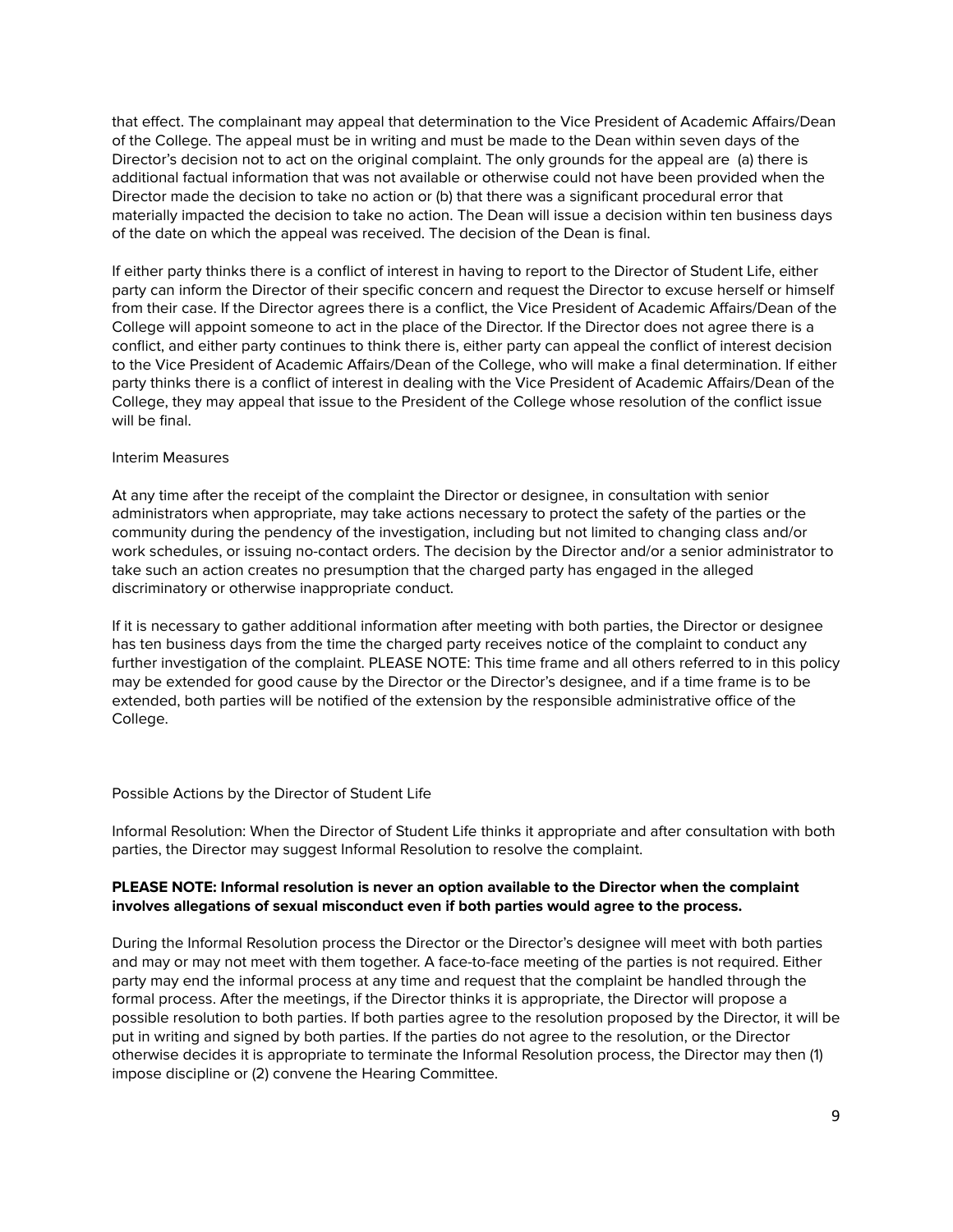Imposition of Discipline: If the Director of Student Life or the Director's designee determines that the charged party has violated the anti-harassment and/or discrimination policies and has also determined that the Informal Resolution process is not appropriate or that the Informal Resolution process has been attempted and has failed, the Director may impose discipline for the violation of the policy. The Director may impose:

# Disciplinary Warning Disciplinary Probation Disciplinary Suspension for two weeks or less (as defined in the Student Conduct Code) Other remedies deemed appropriate by the Director without convening the Hearing Committee.

If either party disagrees with the Director's decision to impose a Disciplinary Warning, Disciplinary Probation or Disciplinary Suspension for two weeks or less, or another remedy deemed appropriate by the Director, either party may appeal the Director's decision to the Vice President of Academic Affairs/ Dean of the College. The appeal must be given to the Dean within ten days of the receipt of the Director's decision by the charged party. The appeal must be in writing and must clearly set forth the reason for the appeal. The only grounds for the appeal are (a) there is additional factual information that was not available or could otherwise not have been provided when the Director made the decision to impose discipline or (b) there was a significant procedural error that materially impacted the decision to impose discipline. The decision of the Dean will be final.

Hearing Committee: If the Director of Student Life or designee determines that the appropriate discipline for a charged party may be either Disciplinary Suspension for longer than two weeks or Disciplinary Expulsion or in any case involving allegations of sexual misconduct, the Director will so inform the parties and ask the Vice President of Academic Affairs/Dean of the College to convene the Hearing Committee.

At the start of each academic year, the President will appoint 16 members to the Hearing Committee: six representatives from the faculty, six representatives from the staff and four representatives from the student body. All appointed members will receive orientation and training.

When the Director of Student Life requests the Vice President of Academic Affairs/Dean of the College ("Dean") to convene the Hearing Committee, the Dean will select two faculty members, two staff members, and two student members from among the appointed representatives to sit on that panel, and the Committee will meet within ten business days of the date when the Dean receives the request from the Director of Student Life. The Dean will Chair the Hearing Committee and be a voting member. Whenever the complaint involves sexual misconduct, sexual violence or any other form of violence or the use of a weapon, student members shall not be selected for the panel. The case will be heard by the two faculty selected and the two staff members selected.

The Director of Student Life or the Director's designee will present the case to the Hearing Committee and is not a voting member of the Committee. If the Hearing Committee should determine that further investigation is warranted or that additional information is needed, it will be conducted or provided by the Director of Student Life or the Director's designee. The Director of Student Life in consultation with the Chair may present documentary evidence to the Hearing Committee. All evidence presented shall be in a form that complies with the applicable provisions of the Federal Educational Rights and Privacy Act ("FERPA"). In all cases, the College will endeavor to complete all investigations and conduct any hearing that is necessary within sixty days of the initial complaint. If this is not possible, the parties will be informed and kept updated on the timeline for completion of the process.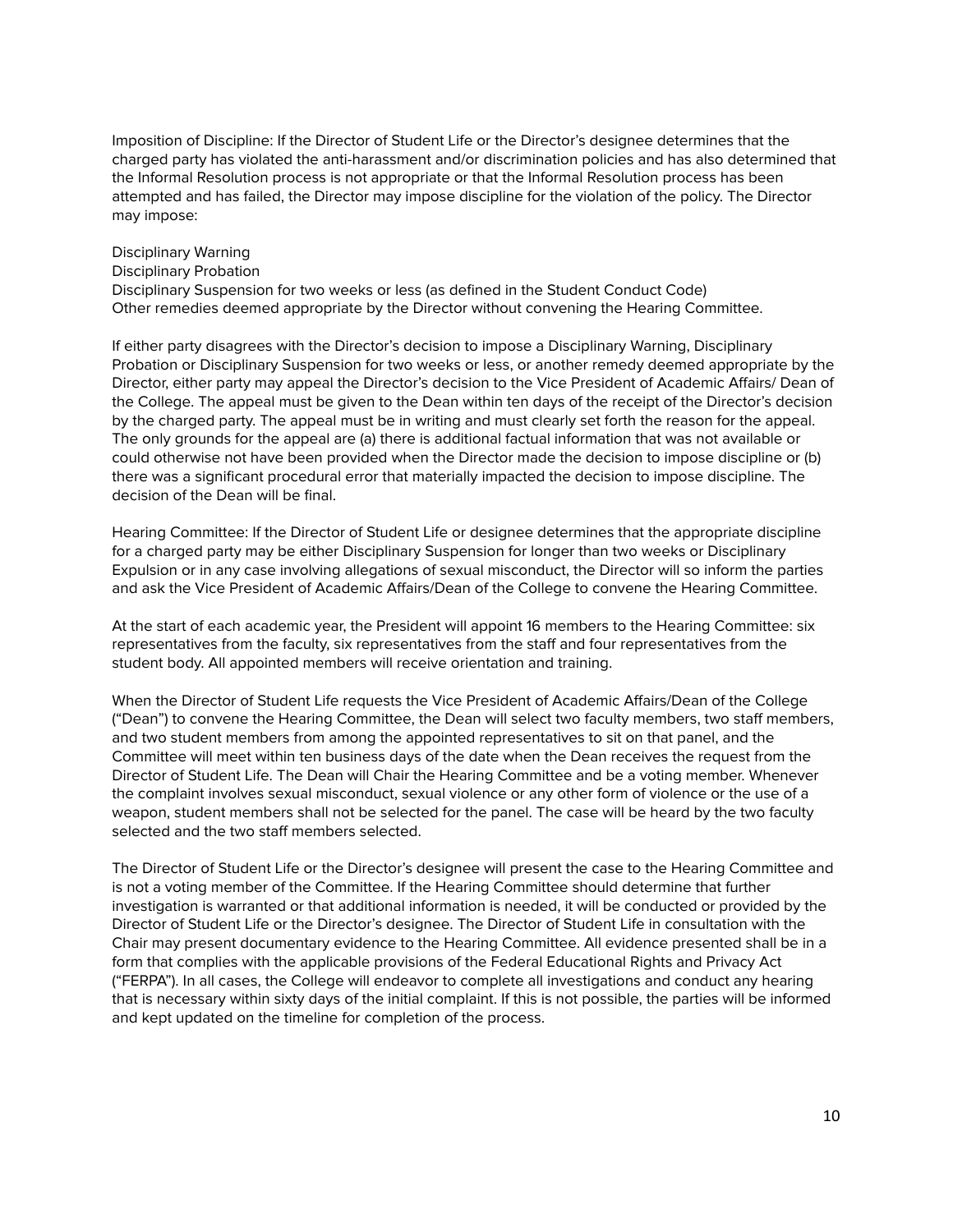The parties may provide the Chair with copies of any documents they would like presented to the Hearing Committee. The Director and the Chair shall have discretion to determine what, if any, documentary evidence shall be presented to the Hearing Committee.

The Hearing Committee may call witnesses but it is not required to do so. The parties may also submit names of possible witnesses to the Chair of the Hearing Committee; the Chair and the Director of Student Life will decide which, if any, witnesses will appear before the Hearing Committee. If witnesses do appear before the Hearing Committee, the parties may question those witnesses within the discretion of and only indirectly through the Chair. If more than one witness is called before the Committee, all witnesses will be sequestered and will not be permitted to hear other witnesses testify. Once they have testified, the witnesses will be excused from the Hearing Committee room. If the complaint involves a charge of sexual assault or coercion, the parties are not required to appear in the Hearing Committee room together at the same time.

The complainant and the charged party will be provided with the documents, if any, that will be introduced and a list of the witnesses who will be called at the hearing at least 48 hours before the time of the hearing.

The Hearing Committee meetings are not open to the public. Either party may have an advisor present with him or her. The advisor may be an individual from the College community, including an academic advisor, a fellow student or a member of Maine College of Art's faculty or staff. The College may but is not required to postpone a scheduled hearing date if the advisor cannot attend on that date provided the College has given the parties at least five days' notice of the date of the hearing. Advisors may also be parents, other relatives or attorneys only when the charge involves a possible violation of Title IX. Advisors may not participate orally or in writing at the hearing. Any advisor who disrupts the Hearing or fails to follow these guidelines may be removed from the Hearing by the Chair. The Rules of Evidence as used by the state and federal courts do not apply and the hearing shall not be recorded.

The Hearing Committee shall make its decision based only on the evidence presented to it during the hearing itself, and the standard for making a determination that the violation has occurred and that discipline should be imposed shall be by a preponderance of the evidence. All members of the Hearing Committee shall vote and decisions are determined by a vote of the majority. The Chair will issue a written decision which shall include Findings of Fact to the parties at the same time within 10 business days of the close of the Hearing Committee's meetings on the complaint.

### **Sanctions**

If the Hearing Committee determines that the charged party has violated the Sexual Misconduct, Anti-Discrimination, and Anti-Harassment Policies, the Hearing Committee may impose discipline for the violation of the policy. The following sanctions are available: Disciplinary Warning; Disciplinary Probation; Loss of Privileges; Restitution; Discretionary Sanctions; Residence Hall Suspension; Residence Hall Expulsion; College Suspension; College Expulsion; Revocation of Admission and/or Degree; Withholding Degree. Definitions of these sanctions can be found in the Code of Student Responsibility: Section VIII Sanctions.

Failure to comply with sanctions imposed through the College's student conduct process, or with specific conditions related to the safety and security of any person(s) or property while a case is pending, may result in immediate, indefinite suspension or expulsion from the College without benefit for further process.

The decision of the Hearing Committee may be appealed to the President of the College by either party. The President may consider the Appeal or act through a designee. The appeal must be in writing and it must be filed in the President's Office within 10 business days of the date upon which the parties received the Hearing Committee's decision. The appeal (1) must be based on new information or evidence which was not and could not have been considered by the Hearing Committee and/or (2) must allege some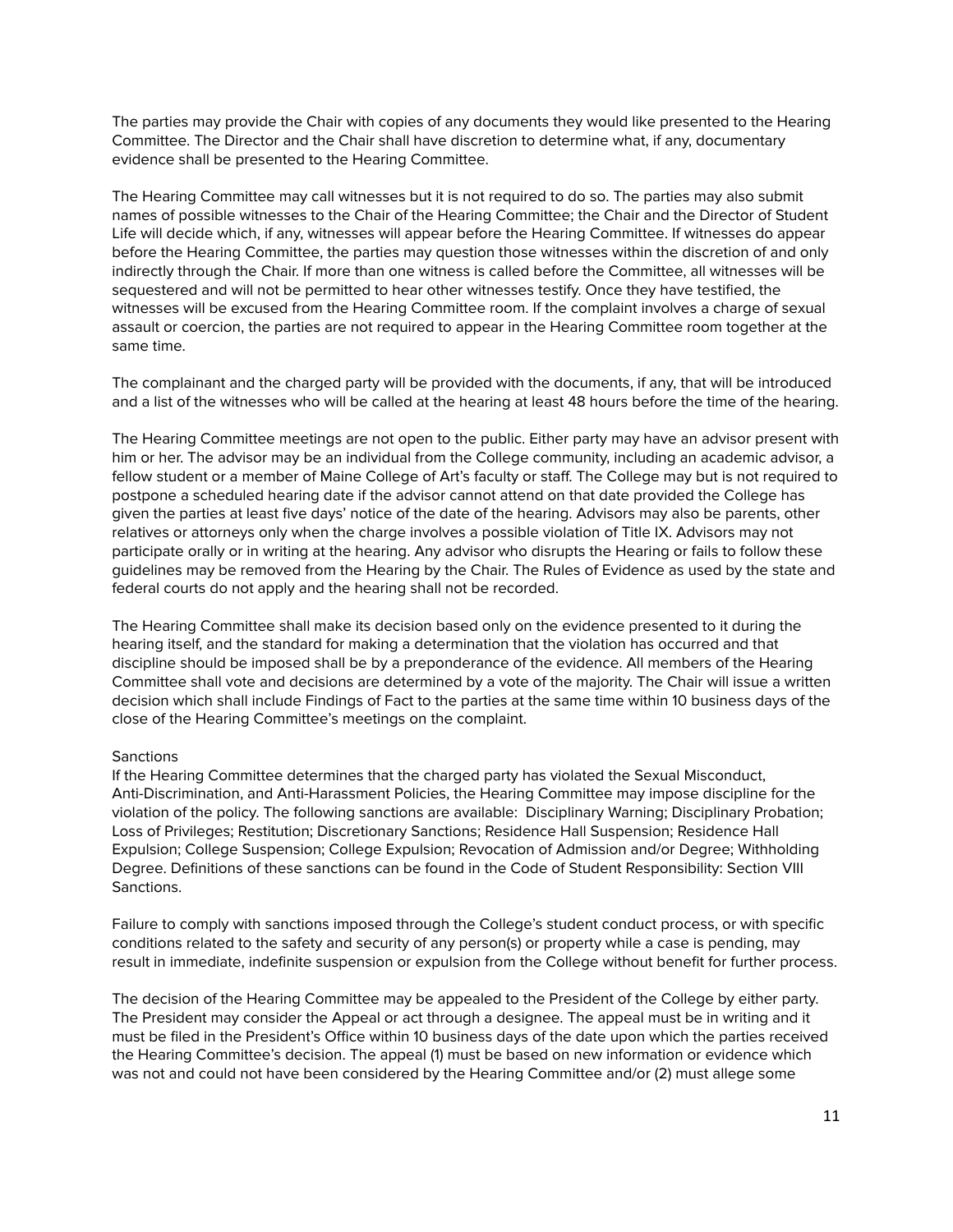significant procedural errors or conflict of interest by the Hearing Committee or one or more of its members that significantly impacted the outcome of the Hearing. The President shall not conduct a full rehearing of the case during the appeal and may meet with either party to the original complaint but is not required to do so. The President may consult with the Chair of the Hearing Committee as well as any members of the Administration not involved in the original decision of the Hearing Committee in making a final determination on the appeal. The President will issue a written decision to both parties within ten business days of the receipt of the appeal in the President's office.

PLEASE NOTE: All written decisions issued under this policy and involving students shall comply with the Federal Educational Rights and Privacy Act (FERPA).

## B. Complaints Against Faculty Members

After the Vice President of Academic Affairs/Dean of the College receives the report and/or complaint from the Title IX Coordinator, the Dean or the Dean's designee will meet with the complainant and request the complainant to submit the complaint in writing. The Dean will also meet with the charged party and request the charged party to make a written response to the complaint. If the charged party makes a written response, the Dean will give the charged party a copy of the written complaint. If the complainant did not make a written complaint and the charged party responds in writing, the complainant will not be given a copy of the charged party's written response. The Dean will discuss the anti-retaliation and the confidentiality policies with both parties. If either party thinks there is a conflict of interest in having to report to the Dean, they should so inform the Dean and ask the Dean to recuse himself or herself from hearing the complaint. If the Dean agrees, the Dean will request that the President appoint another individual to hear the complaint.

If the Dean does not agree that there is a conflict of interest and either party is still concerned, either party may appeal the decision of the Dean to remain on the case to the President. This appeal must be made within four business days of the Dean's decision and the President will issue a decision on the alleged conflict of interest within 10 business days of receiving the appeal. The President's decision is final. At any time after the receipt of the complaint the Dean, in consultation with other senior administrators, if appropriate, may take whatever actions he or she may deem necessary to protect the safety of the parties or the community, including but not limited to changing class and/or work schedules, issuing no-contact orders or suspending a party from his or her duties with pay pending a resolution of the complaint. The decision by the Dean and any other senior administrator to take such an action creates no presumption that the charged party has engaged in the alleged discriminatory or otherwise inappropriate conduct.

The Dean of the College or the Dean's designee will conduct any necessary investigation and that investigation will be completed within 10 business days of the Dean's receipt of the complaint unless for good cause the Dean determines that more time is needed for the investigation. If the deadline is extended by the Dean, both parties will be notified.

If after an investigation the Dean of the College decides that there is no basis to the complaint, the Dean will notify both parties in writing. Within 10 business days of the receipt of this decision either party may appeal the decision to the President who will make a final determination as to whether or not there is a basis to the complaint.

Possible Actions By the Vice President of Academic Affairs/Dean of the College

Informal Resolution: When the Dean thinks it appropriate and after consultation with both parties, the Dean may suggest Informal Resolution to resolve the complaint. **PLEASE NOTE: Informal resolution is never an option available to the Dean when the complaint involves allegations of sexual misconduct even if both parties would agree to the process.** During the Informal Resolution process the Dean or the Dean's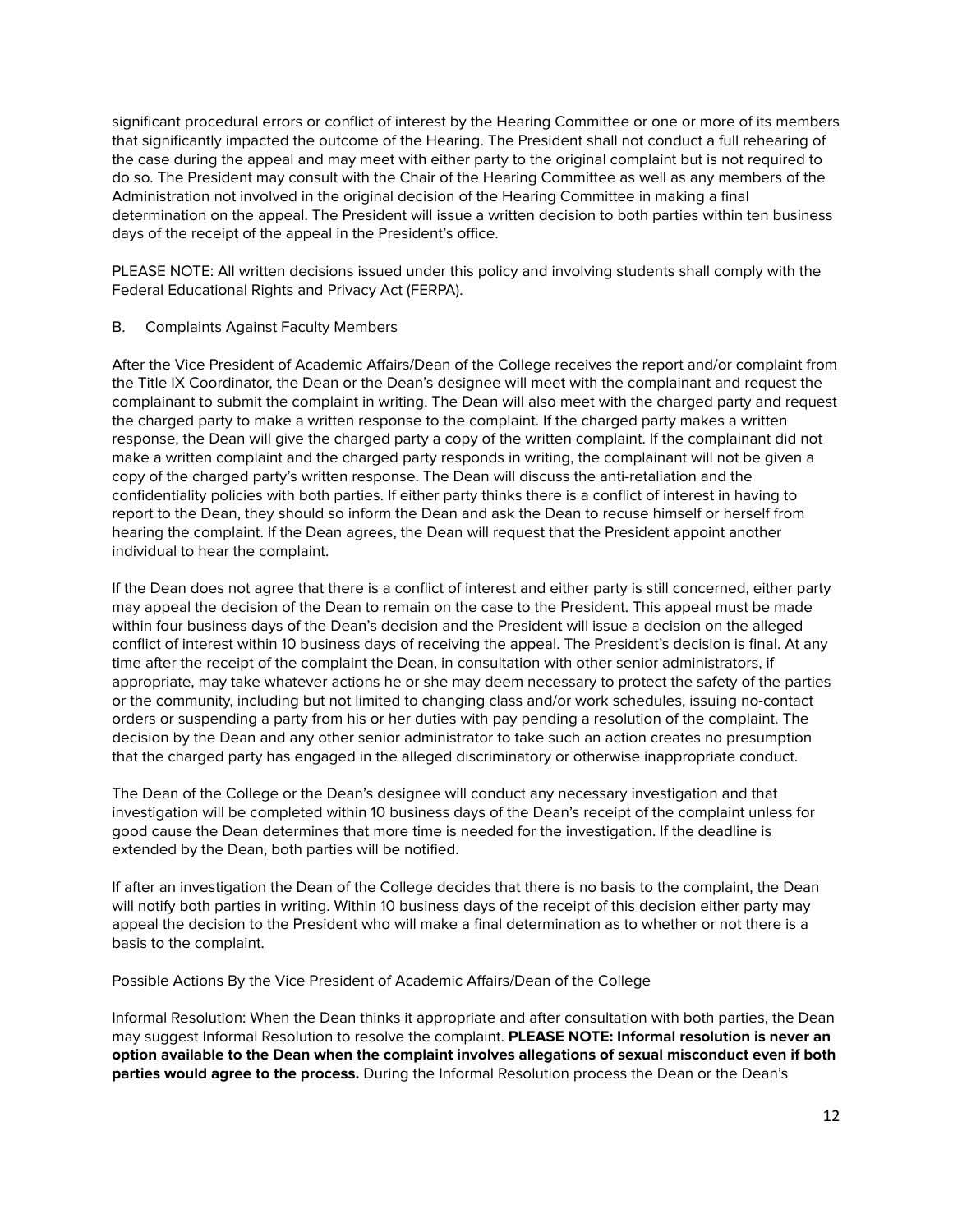designee will meet with both parties and may or may not meet with them together. Either party may end the informal process at any time and request that the complaint be handled through the formal process. A face-to-face meeting of the parties is not required. After the meetings, if the Dean thinks it is appropriate, the Dean will propose a possible resolution to both parties. If both parties agree to the resolution proposed by the Dean, it will be put in writing and signed by both parties. If the parties do not agree to the resolution, or the Dean otherwise decides it is appropriate to terminate the Informal Resolution process, the Dean may then convene the Hearing Committee.

Hearing Committee: If Informal Resolution is not appropriate or the Informal Resolution process fails, the Dean of the College will then ask the Assistant Dean to convene a panel of the Hearing Committee. The Assistant Dean will act as Chair and will be a voting member of the panel, and will also select four faculty members and two staff members from among the appointed representatives to sit on the panel.

The Dean or the Dean's designee will present the case to the Hearing Committee and is not a voting member of the Committee. If the Hearing Committee should determine that further investigation is warranted or that additional information is needed, it will be conducted or provided by the Dean or the Dean's designee. The Dean in consultation with the Chair of the Hearing Committee may present documentary evidence to the Hearing Committee. The parties may provide the Chair with copies of any documents they would like presented to the Hearing Committee. The Dean and the Chair shall have discretion to determine what, if any, documentary evidence shall be presented to the Hearing Committee. All evidence presented shall comply with the applicable provisions of the Federal Education Rights and Privacy Act (FERPA). The College will endeavor to complete all investigations and any hearing that may be necessary within sixty days of the receipt of the initial complaint. If the College is not able to meet this deadline, it will inform both parties and keep them both informed as to the new timeline.

The Hearing Committee may call witnesses but it is not required to do so. The parties may also submit names of possible witnesses to the Chair of the Hearing Committee, and the Chair, in consultation with the Dean, will decide which, if any, witnesses will appear before the Hearing Committee. If witnesses do appear before the Hearing Committee, the parties may question those witnesses within the discretion of and only indirectly through the Chair. If more than one witness is called before the Committee, all witnesses will be sequestered and will not be permitted to hear other witnesses testify. Once they have testified, the witnesses will be excused from the Hearing Committee room. If the complaint involves a charge of sexual misconduct, the parties are not required to appear in the Hearing Committee room together at the same time.

A list of the documents, if any, to be presented to the Committee and the witnesses, if any other than the parties, to be called shall be provided to the parties at least 48 hours prior to the time of the hearing.

The Hearing Committee meetings are not open to the public. Either party may have an advisor present with him or her. The advisor may be an individual from the College community, including an academic advisor, a fellow student or a member of the Maine College of Art faculty or staff. The College may but is not required to postpone a scheduled hearing date if the advisor cannot attend on that date provided the College has given the parties at least five days notice of the date of the hearing. Advisors may also be parents, other relatives or attorneys, if it is a Title IX complaint. Advisors may not participate orally or in writing at the hearing. Any advisor who disrupts the Hearing or fails to follow these guidelines may be removed from the Hearing by the Chair. The Rules of Evidence as used by the state and federal courts do not apply and the hearing shall not be recorded. The Dean will inform the charged party and the members of the Hearing Committee of the possible actions the Hearing Committee may take should it determine there has been a violation of the sexual misconduct, anti- harassment and anti-discrimination policy.

The Hearing Committee shall make its decision based only on the evidence presented to it during the hearing itself, and the standard for making a determination that the violation has occurred and that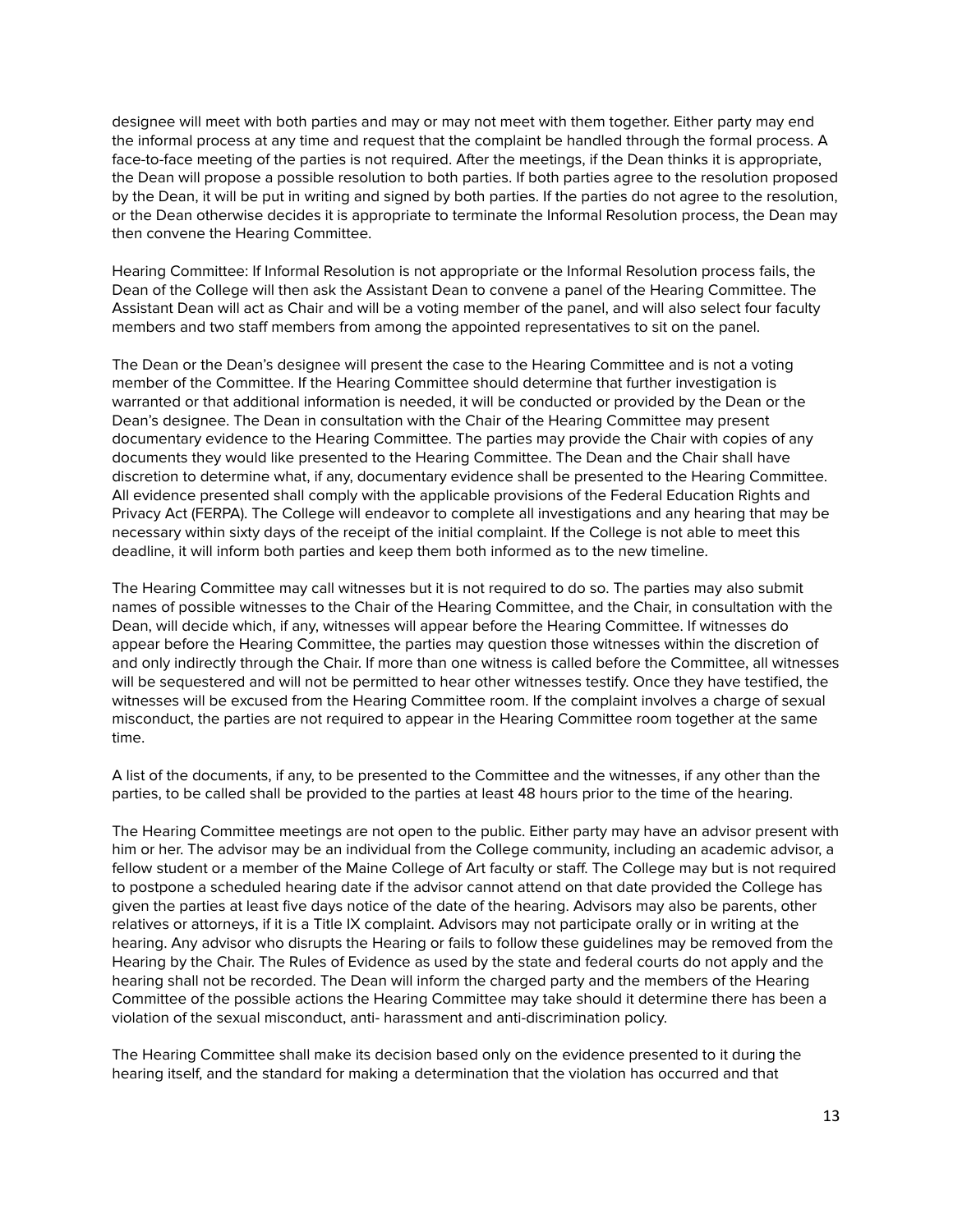discipline should be imposed shall be a preponderance of the evidence. Possible disciplinary actions include Written Warning, Probation, Suspension, or Dismissal. All members of the Hearing Committee shall vote and decisions are determined by a vote of the majority. The Chair will issue a written decision which shall include Findings of Fact to the parties within 10 business days of the close of the Hearing Committee's meetings on the complaint.

The decision of the Hearing Committee may be appealed to the President of the College by either party. The President may consider the Appeal or act through a designee. The appeal must be in writing and it must be filed in the President's Office within ten days of the date upon which the parties received the Hearing Committee's decision. The appeal (1) must be based on new information or evidence which was not and could not have been considered by the Hearing Committee and/or (2) must allege some significant procedural errors or conflict of interest by the Hearing Committee or one or more of its members that significantly impacted the outcome of the hearing. The President may meet with either party to the original complaint but is not required to do so. The President may consult with the Chair of the Hearing Committee as well as any members of the Administration not involved in the original decision of the Hearing Committee in making a final determination on the appeal. The President will issue a written decision to both parties within ten days of the receipt of the appeal in the President's Office. The President's decision shall be final.

PLEASE NOTE: All written decisions issued under this policy and involving students shall comply with the Federal Educational Rights and Privacy Act (FERPA).

## C. Complaints Against Staff, Vendors or Guests

1. Complaints Against Vendors or Guests. When a complaint is made against a vendor or a guest to the College, the Executive Vice President who is also the Title IX Coordinator will decide what actions, if any, are to be taken and the Executive Vice President's decision will be final. The Executive Vice President may consult with any members of the senior administration before reaching a decision on any such complaint.

2. Complaints Against Staff. After the Executive Vice President receives the complaint, the Executive Vice President will meet with the complainant and request the complainant to submit the complaint in writing. The Executive Vice President will also meet with the charged party and ask the charged party to provide a written statement in response to the complaint. If the charged party provides a written response, the charged party will also be given a copy of the complainant's written statement. If the complainant provided a written statement, the complainant shall also receive a copy of the charged party's written statement. The Executive Vice President will discuss the anti-retaliation and the confidentiality policies with both parties.

If either party thinks there is a conflict of interest in having to report to the Executive Vice President, they should so inform the Executive Vice President and ask the Executive Vice President to excuse himself or herself from hearing this complaint. If the Executive Vice President agrees, the Executive Vice President will request the President to appoint another individual to hear the complaint. If the Executive Vice President does not agree that there is a conflict of interest and either party is still concerned, either party may appeal the decision of the Executive Vice President to hear the complaint to the President. This appeal must be made within two days of the Executive Vice President's decision and the President will issue a decision on the alleged conflict of interest within ten days of receiving the appeal. The President's decision is final.

At any time after the receipt of the complaint the Executive Vice President, in consultation with other senior administrators, if appropriate, may take whatever actions he or she may deem necessary to protect the safety of the parties or the community, including but not limited to changing class and/or work schedules, issuing no-contact orders or suspending a party from his or her duties with pay pending a resolution of the complaint. The decision by the Executive Vice President and/or any other senior administrator to take such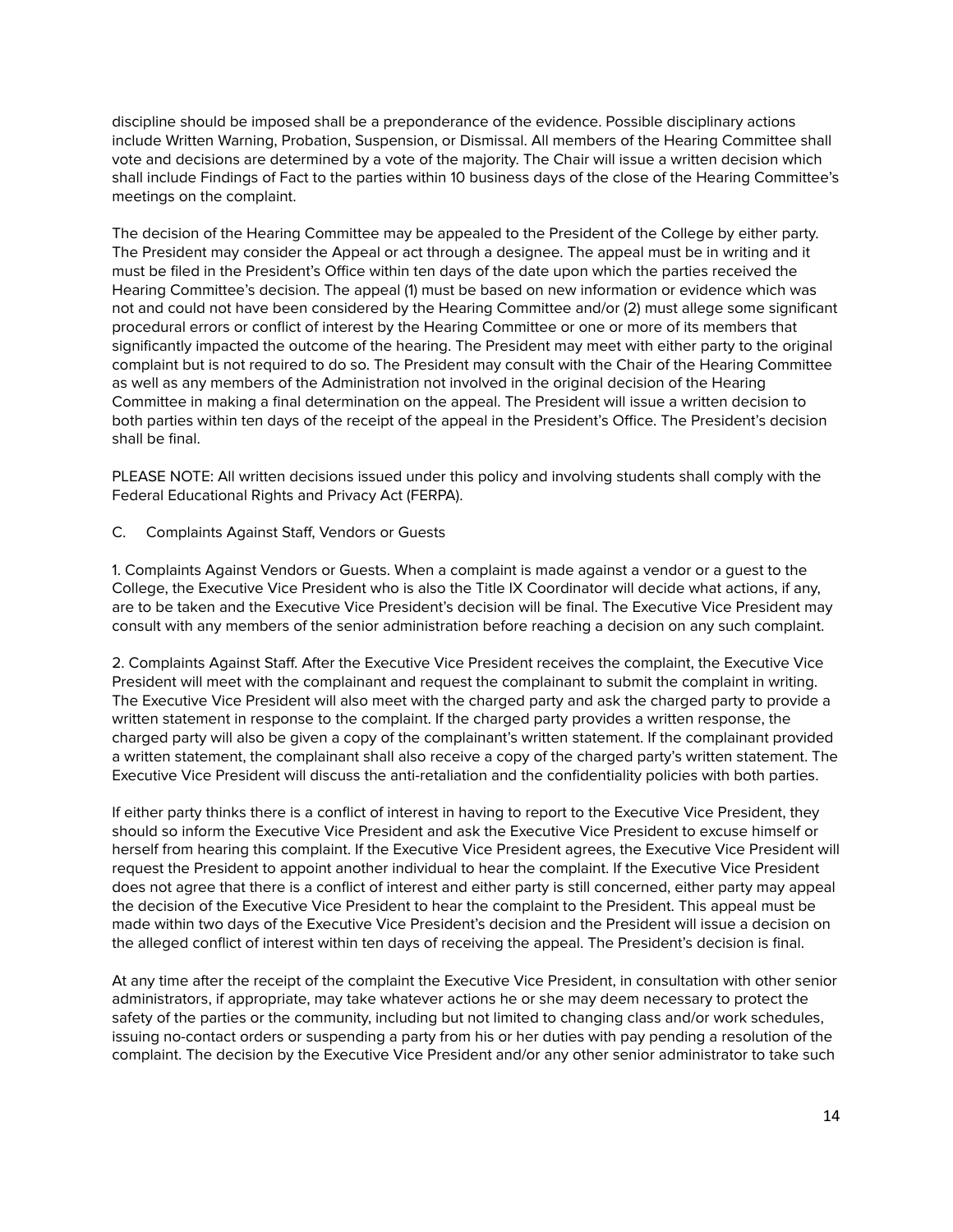an action creates no presumption that the charged party has engaged in the alleged discriminatory or otherwise inappropriate conduct.

The Executive Vice President or the Executive Vice President's designee will conduct any necessary investigation and that investigation will be completed within ten days of the Executive Vice President's receipt of the complaint unless for good cause the Executive Vice President determines that more time is needed for the investigation. If the deadline is extended by the Executive Vice President both parties will be notified.

If after an investigation the Executive Vice President decides that there is no basis to the complaint, the Executive Vice President will notify both parties in writing. Within ten days of the receipt of this decision either party may appeal the decision to the President who will make a final determination as to whether or not there is a basis to the complaint.

Possible Actions By the Executive Vice President for Complaints Against Staff

Informal Resolution: When the Executive Vice President thinks it appropriate and after consultation with both parties, the Vice President may suggest Informal Resolution to resolve the complaint.

## **PLEASE NOTE: Informal resolution is never an option available to the Executive Vice President when the complaint involves allegations of sexual misconduct even if both parties would agree to the process.**

During the Informal Resolution process the Executive Vice President or his/her designee will meet with both parties and may or may not meet with them together. A face-to- face meeting of the parties is not required. After the meetings, if the Executive Vice President thinks it is appropriate, s/he will propose a possible resolution to both parties. If both parties agree to the resolution proposed by the Executive Vice President, it will be put in writing and signed by both parties. If the parties do not agree to the resolution, or the Executive Vice President otherwise decides it is appropriate to terminate the Informal Resolution process, the Executive Vice President may then convene the Hearing Committee.

Hearing Committee: If Informal Resolution is not appropriate or the Informal Resolution process fails, the Executive Vice President will then ask the Vice President for Academic Affairs/Dean of the College ("the Chair") to convene a panel of the Hearing Committee. The Dean will act as Chair and will be a voting member of the panel; s/hewill also select three faculty members and three staff members from among the appointed representatives to sit on the panel.

The Executive Vice President will present the case to the Hearing Committee and will not be a voting member. If the Hearing Committee should determine that further investigation is warranted or that additional information is needed, it will be conducted or provided by the Executive Vice President or the Executive Vice President's designee. The Executive Vice President, in consultation with the Chair, may present documentary evidence to the Hearing Committee. The parties may provide the Chair with copies of any documents they would like presented to the Hearing Committee. The Executive Vice President and the Chair shall have discretion to determine what, if any, documentary evidence shall be presented to the Hearing Committee. All evidence presented shall comply with all applicable provisions of the Federal Educational Rights and Privacy Act ("FERPA"). ). The College will endeavor to complete all investigations and any hearing that may be necessary within sixty days of the receipt of the initial complaint. If the College is not able to meet this deadline, it will inform both parties and keep them both informed as to the new timeline.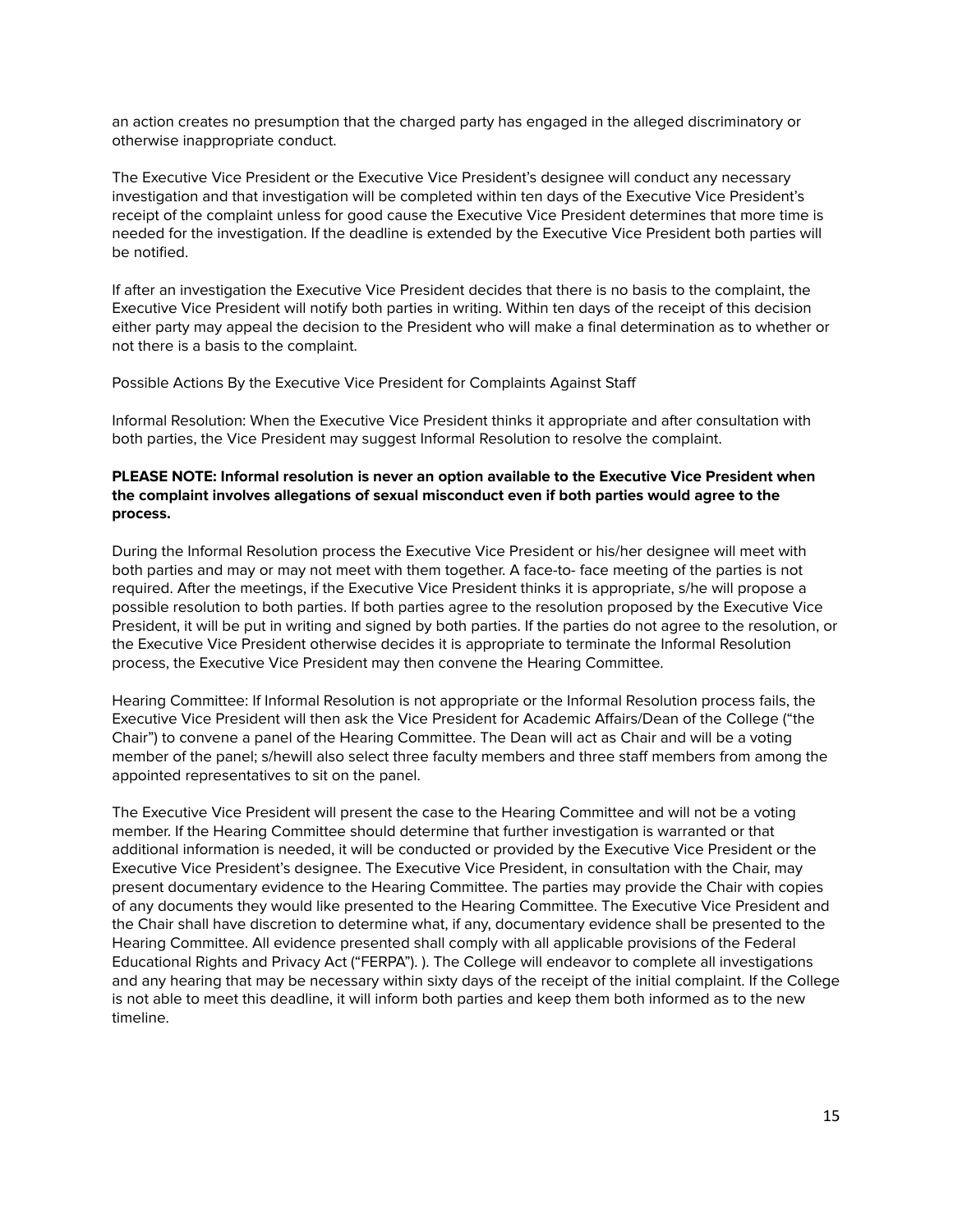The Hearing Committee may call witnesses but it is not required to do so. The parties may also submit names of possible witnesses to the Chair, and the Chair, in consultation with the Executive Vice President, will decide which, if any, witnesses will appear before the Hearing Committee. If witnesses do appear before the Hearing Committee, the parties may question those witnesses within the discretion of and only indirectly through the Chair. If more than one witness is called before the Committee, all witnesses will be sequestered and will not be permitted to hear other witnesses testify. Once they have testified, the witnesses will be excused from the Hearing Committee room. If the complaint involves a charge of sexual assault or coercion, the parties are not required to appear in the Hearing Committee room together at the same time.

A list of the documents, if any, to be presented to the Committee and the witnesses, if any other than the parties, to be called shall be provided to the parties at least 48 hours prior to the time of the hearing.

The Hearing Committee meetings are not open to the public. Either party may have an advisor present with him or her. The advisor may be an individual from the College community, including an academic advisor, a fellow student or a member of Maine College of Art's faculty or staff. The College may but is not required to postpone a scheduled hearing date if the advisor cannot attend on that date provided the College has given the parties at least five (5) days' notice of the date of the hearing. Advisors may also be parents, other relatives or attorneys, if it is a Title IX complaint. Advocates may not participate orally or in writing at the hearing. Any advisor who disrupts the Hearing or fails to follow these guidelines may be removed from the Hearing by the Chair. The Rules of Evidence as used by the state and federal courts do not apply and the hearing shall not be recorded. The Executive Vice President will inform the charged party and the members of the Hearing Committee of the possible actions the Hearing Committee may take should it determine there has been a violation of the sexual misconduct, anti- harassment and anti-discrimination policy.

The Hearing Committee shall make its decision based only on the evidence presented to it during the hearing itself, and the standard for making a determination that the violation has occurred and that discipline should be imposed shall be a preponderance of the evidence. All members of the Hearing Committee shall vote and decisions are determined by a vote of the majority. Possible disciplinary actions include Written Warning, Probation, Suspension, or Dismissal. All members of the Hearing Committee shall vote and decisions are determined by a vote of the majority. The Chair will issue a written decision which shall include Findings of Fact to the parties within 10 business days of the close of the Hearing Committee's meetings on the complaint.

The decision of the Hearing Committee may be appealed to the President of the College. The President may consider the Appeal or act through a designee. The appeal must be in writing and it must be filed in the President's Office within ten days of the date upon which the parties received the Hearing Committee's decision. The appeal (1) must be based on new information or evidence which was not and could not have been considered by the Hearing Committee and/or (2) must allege some significant procedural errors or conflict of interest by the Hearing Committee or one or more of its members that significantly impacted the outcome of the Hearing. The President may meet with either party to the original complaint but is not required to do so. The President may consult with the Chair of the Hearing Committee as well as any members of the Administration not involved in the original decision of the Hearing Committee in making a final determination on the appeal. The President will issue a written decision to both parties within ten days of the receipt of the appeal in the President's Office. The President's decision shall be final.

PLEASE NOTE: All written decisions issued under this policy and involving students shall comply with the Federal Educational Rights and Privacy Act (FERPA).

D. Complaints Against the President of the College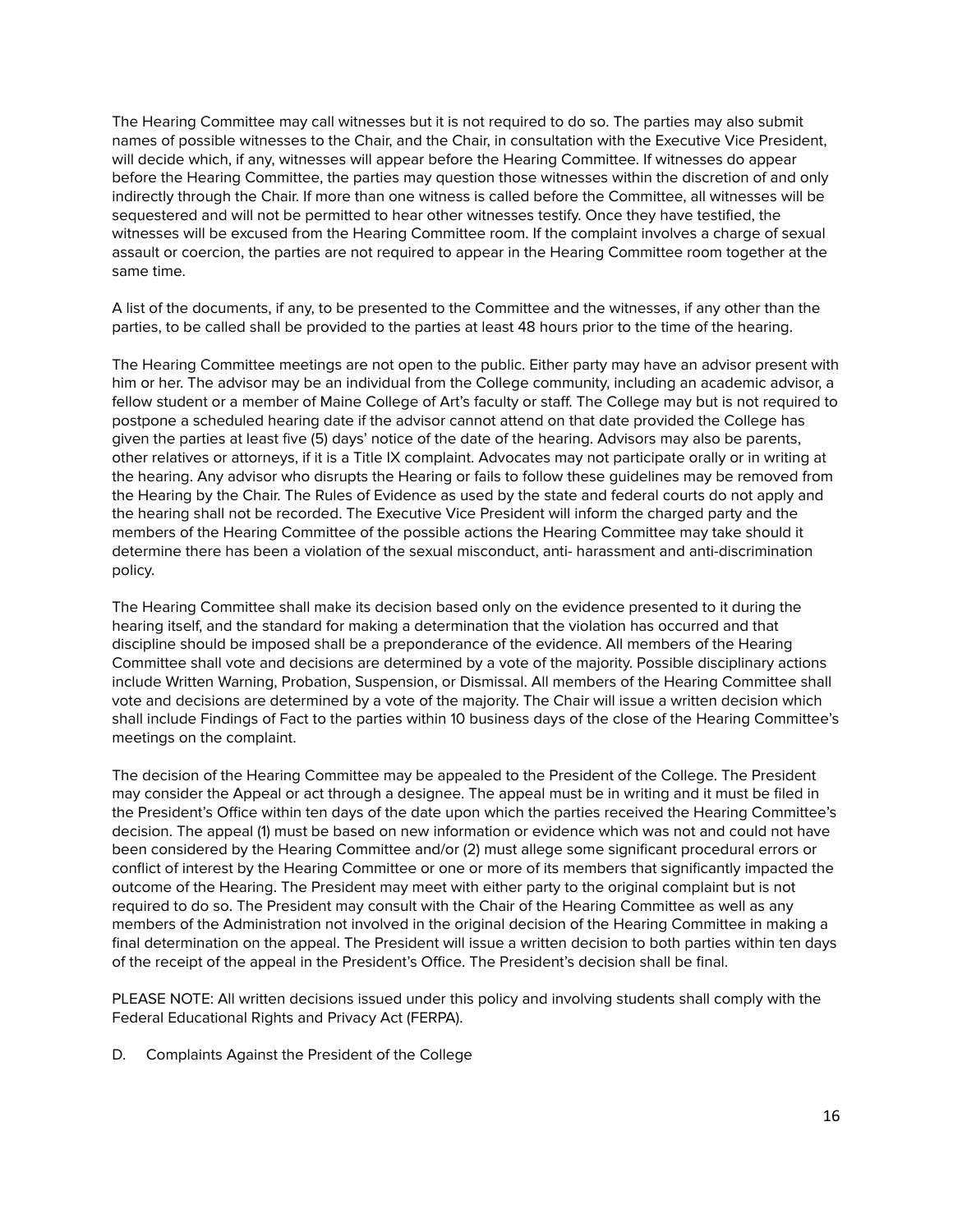When the Chair of the Board of Trustees receives a complaint against the President of the College from the Title IX Coordinator, the Chair of the Board or the Chair's designee will meet with the complainant and request that the complaint be put in writing. The Chair of the Board will meet with the President and request a written response to the complaint from the President. If the President provides a written response and the complaint has put the complaint in writing, both the complainant and the President shall receive copies of each other's written statements. The Chair of the Board or the Chair's designee will inform both parties of the anti-retaliation and confidentiality policies.

At any time after the receipt of the complaint the Chair of the Board may request a senior member of the administration to take whatever actions he or she may deem necessary to protect the safety of the parties or the community, including but not limited to changing class and/or work schedules, issuing no-contact orders or suspending a party from his or her duties with pay pending a final determination on the complaint. Any such actions involving the employment status or the terms of employment of the President of the College can only be carried out after a vote of the Board of Trustees. The decision by the Chair of the Board, the Board of Trustees and/ or the senior administrator to take such an action creates no presumption that the President has engaged in the alleged discriminatory or otherwise inappropriate conduct.

If the Chair of the Board or the Chair's designee determines that additional investigation is required, the Chair of the Board or Chair's designee may request a member of the senior administration to undertake the necessary investigation. The senior administrator shall report the results of the investigation only to the Chair of the Board or the Chair's designee. If the President objects to the senior administrator selected to conduct the investigation based on a perceived conflict of interest, the President may present the conflict of interest and request the Chair of the Board or the Chair's designee to select a different administrator to conduct the investigation. The Chair of the Board or the Chair's designee shall consult with two other members of the Board of Trustees chosen by the President and make a final determination on which administrator shall conduct the investigation.

If the Chair or the Chair's designee determines there is a basis for the complaint, the Chair shall convene a subcommittee of the Board of Trustees to review the complaint and to determine what, if any, disciplinary action should be taken against the President. This subcommittee shall consist of four members of the Board of Trustees and be chaired by the Chair of the Board who shall be a voting member. The Chair of the Board or the Chair's designee shall select two members of the subcommittee, and two members of the subcommittee shall be chosen by the President. The results of any investigation conducted shall be presented to the subcommittee by the senior administrator who conducted the investigation at the request of the Chair of the Board or the Chair's designee.

The subcommittee may meet with the parties but is not required to do so. The subcommittee meetings are not open to the public. If the President is asked to appear before the subcommittee, the President may be accompanied by a member of the Maine College of Art faculty or staff or senior administration or an attorney. If a member of the faculty or staff is requested to appear before the subcommittee, he or she may be accompanied by a member of the faculty or staff of Maine College of Art or an attorney. If a student is requested to appear before the subcommittee, he or she may be accompanied by member of the faculty or staff, a fellow student from Maine College of Art, a parent or other relative or an attorney. Advocates for any party may not participate orally or in writing in the subcommittee Hearing. Any advocate who disrupts the hearing in any way or fails to observe these guidelines may be removed from the Hearing by the Chair.

The subcommittee has the discretion to consider documentary evidence and may call witnesses. Both parties may supply the subcommittee with copies of documents they would like to have considered and with the names of witnesses they would like the subcommittee to call. It is entirely within the discretion of the subcommittee as to whether or not those documents will be considered or those witnesses asked to appear before the subcommittee. If witnesses are called before the subcommittee, parties may question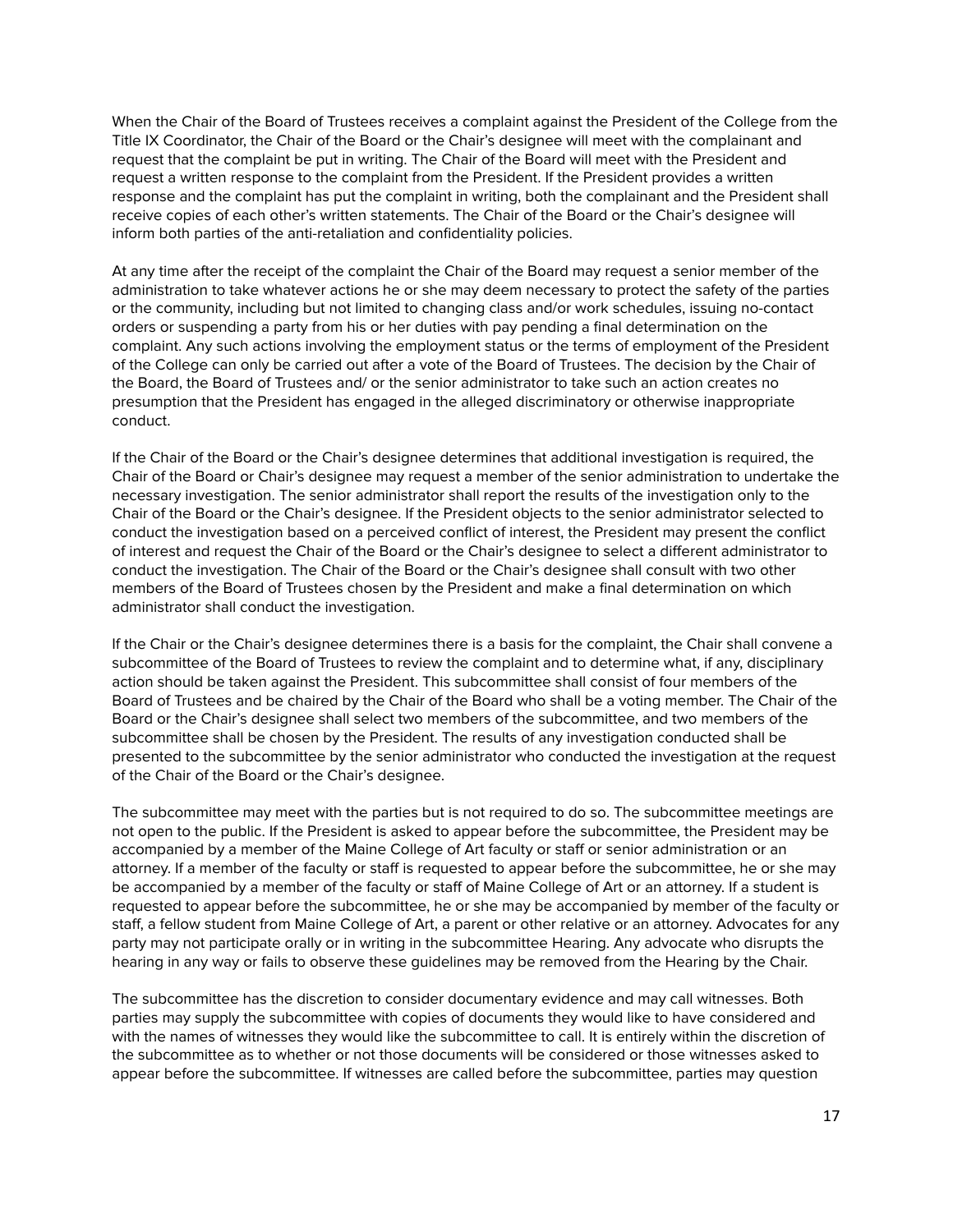those witnesses within the discretion of and only indirectly through the Chair. If more than one witness is called before the subcommittee, all witnesses will be sequestered and will not be permitted to hear other witnesses testify. Once they have testified, the will be excused from the subcommittee Hearing room. If the charges involve sexual misconduct, the parties are not required to be in the subcommittee Hearing room at the same time. The Rules of Evidence as used in state and federal courts do not apply and the hearings will not be recorded.

The subcommittee will, whenever possible, reach a decision within fourteen (14) days of the receipt of the complaint by the Chair of the Board of Trustees. The decision of the subcommittee must be based only on the evidence presented to it at its meetings and must be based on a preponderance of the evidence. All committee members must vote and the decision shall be based on a majority vote. If the decision involves disciplinary action against the President of the College, the Chair of the Board or Chair's designee will inform the President of the College personally of that decision as soon as possible after it is made. The complainant will also receive a copy of the subcommittee's written decision at the same time.The subcommittee's written decision must also include Findings of Fact.

Either party may appeal the decision of the subcommittee to the full Board of Trustees. The Chair of the Board or the Chair's designee and the members of the subcommittee will not vote on the appeal. Appeals must be filed with the Chair of the Board in writing within seven (7) days of the issuance of the decision by the subcommittee. The Chair of the Board will present the appeal to the full Board of Trustees and the Board will attempt to issue its final written decision within one month of its receipt of the appeal. The Board may request to speak with the complainant or the President but it is not required to do so. The meetings of the full Board of Trustees when it is acting on an appeal are not open to the public. The decision of the full Board of Trustees is final.

PLEASE NOTE: All written decisions issued under this policy and involving students shall comply with the Federal Educational Rights and Privacy Act (FERPA).

## AIDS Policy

Maine College of art has established an AIDS (Acquired Immune Deficiency Syndrome) policy in order to protect both the rights of individuals infected with HIV (Human Immunodeficiency Virus) as well as the health and safety of all others at the institution. Maine College of Art will not require HIV testing of either its students or its employees. Those who would like more information on HIV testing may contact off-campus health-care centers: refer to "Counseling and Health resources" at the back of this handbook. Information about an individual's HIV status may only be included in medical or health care records and not in general student or employee records. Furthermore, it is against the law to disclose HIV test results to anyone without the consent of the person tested. This means that no one, under any circumstances, may discuss or share records of HIV test results with anyone other than individuals designated in writing by the tested person. Disclosing someone's HIV test results without written consent may result in disciplinary action under College policy. In addition, Maine law states that anyone who discloses another's test results may be sued for actual damages and costs, plus a civil penalty, of up to \$5,000.

### Nondiscrimination Policy

It is the policy of Maine College of Art not to discriminate on the basis of gender, gender identity, gender expression, sexual orientation, disability, genetic information, HIV status, race, age, religion, national or ethnic origin, or military/veteran's status in its educational programs, admissions policies, employment policies, financial aid, or other College administered programs. This policy is enforced by Federal Law under Title IX of the Education Amendments of 1972, Title VI of the Civil Rights Act of 1964 and Section 504 of the Rehabilitation Act of 1973. It is also enforced under Maine law through the Maine Human Rights Act at 5 M.R.S.A. section 4551 et. seq.